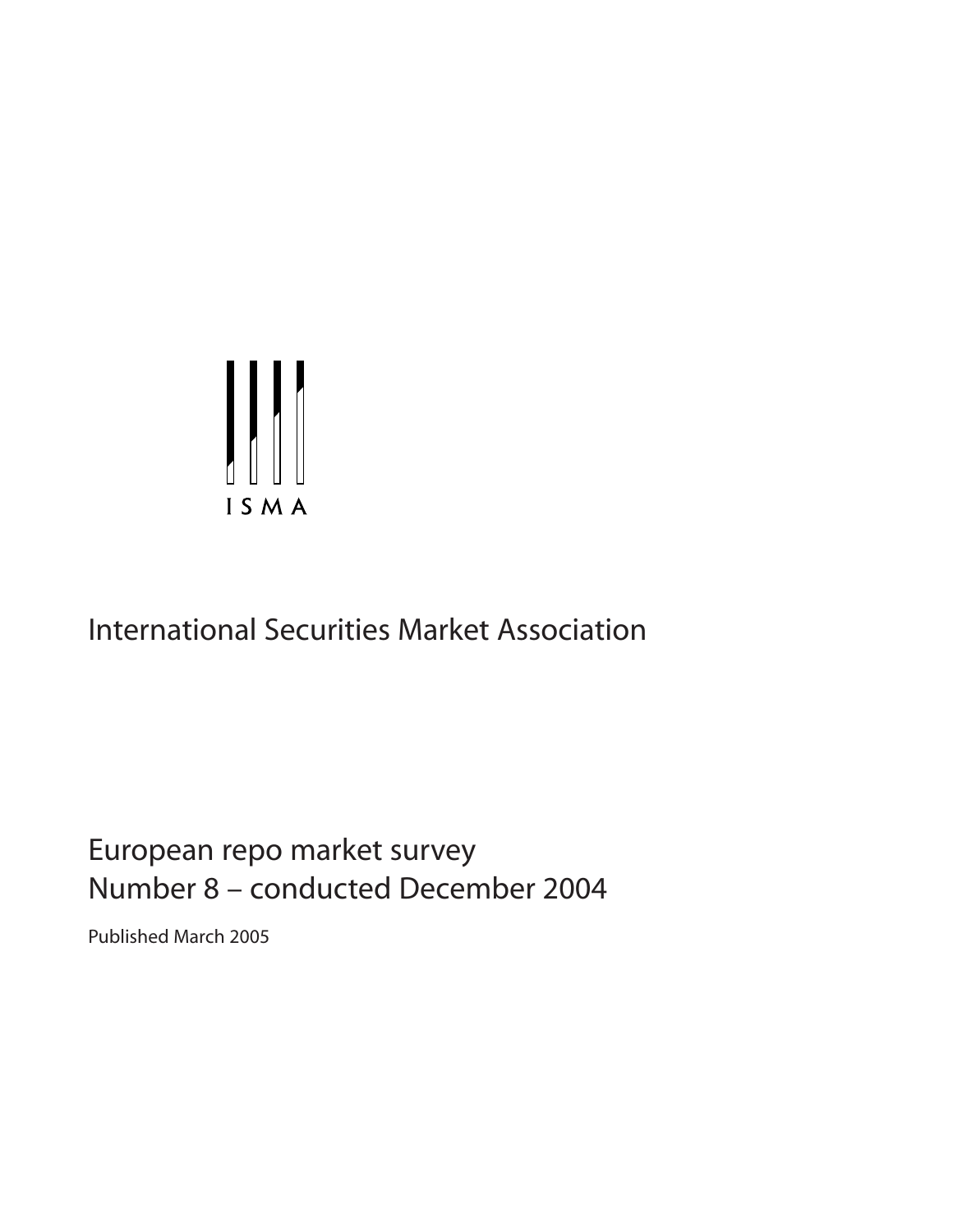© International Securities Market Association (ISMA), Zurich, 2005. All rights reserved. No part of this publication may be reproduced or transmitted in any form or by any means without permission from ISMA.

International Securities Market Association Rigistrasse 60 P. O. Box CH-8033 Zurich www.isma.org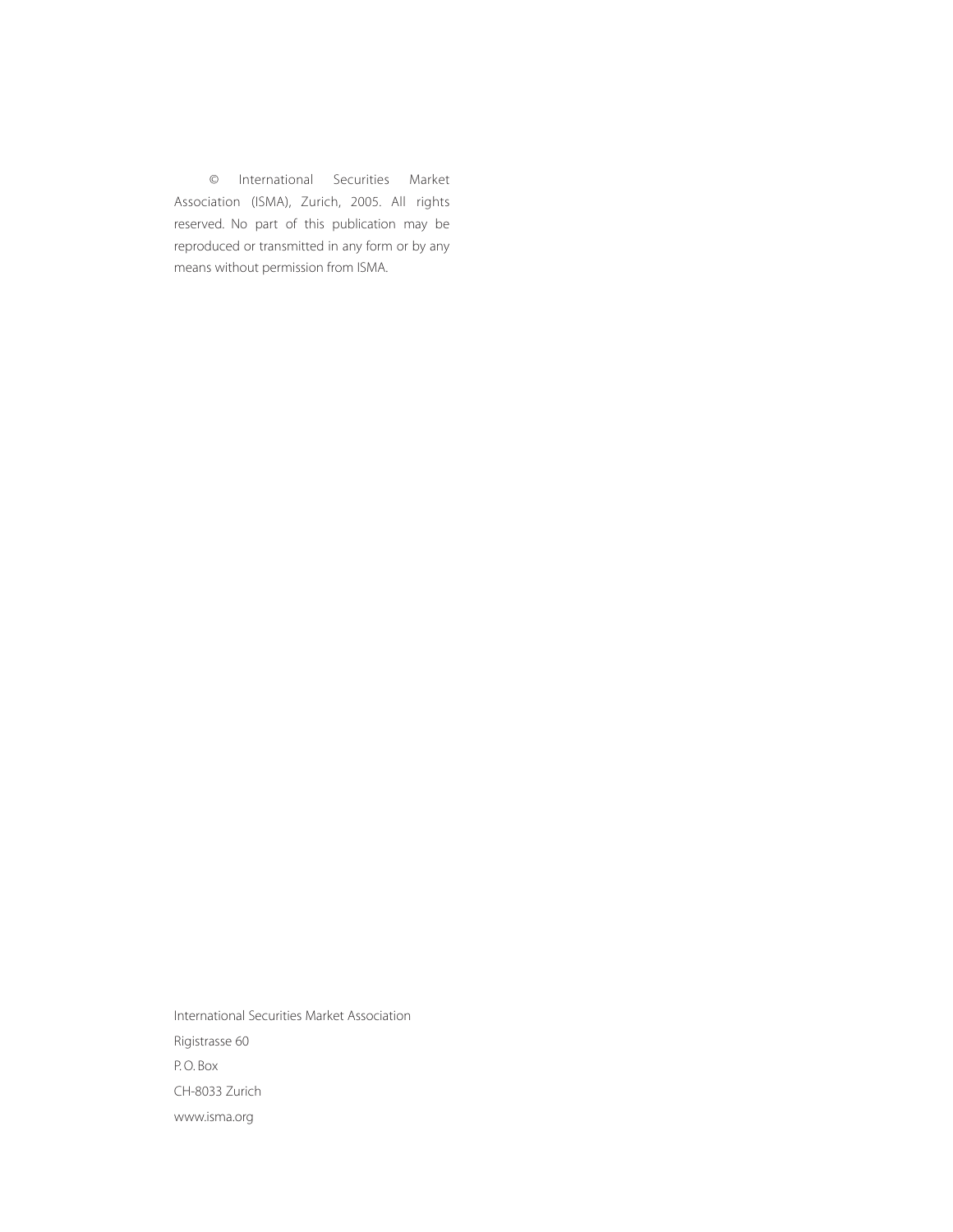# CONTENTS

| About the author  |                               | 5               |
|-------------------|-------------------------------|-----------------|
| Executive summary |                               | 6               |
| Chapter 1:        | The survey                    | 8               |
| Chapter 2:        | Methodological issues         | 10 <sup>°</sup> |
| Chapter 3:        | Analysis of survey results    | 11              |
| Chapter 4:        | Conclusion                    | 22              |
| Appendix A:       | Survey guidance notes         | 23              |
| Appendix B:       | Participants in the survey    | 27              |
| Appendix C:       | ISMA's repo council structure | 30              |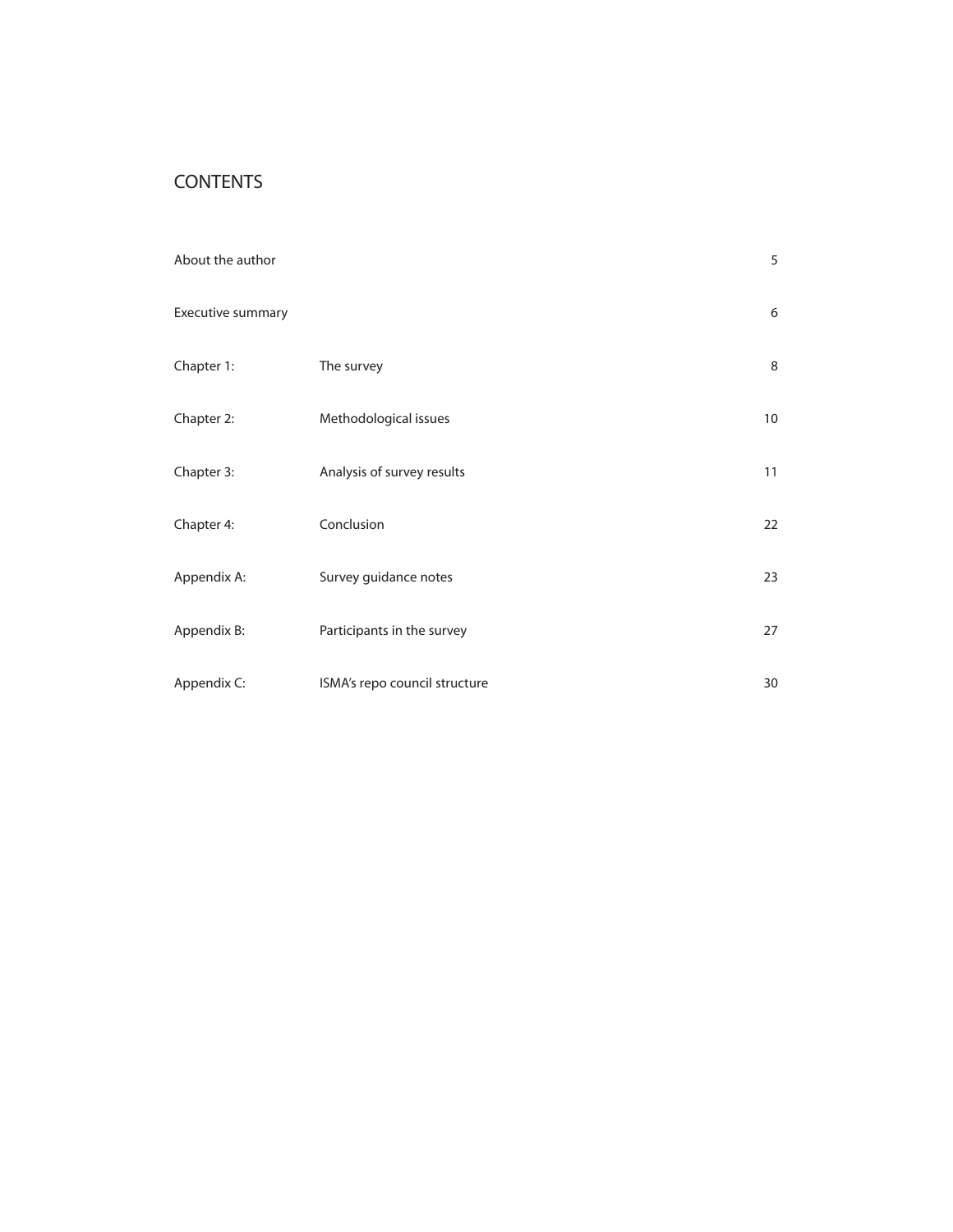This report has been commissioned by the International Securities Market Association (ISMA) in particular support of members of ISMA's European Repo Council (ERC) and in the interests of the international securities market as a whole.

Its purpose is to help participants in, and observers of Europe's cross-border repo market to gauge the size of the market.

All statements, opinions and conclusions contained within this report are made in a personal capacity by the author, are his sole responsibility and do not represent the opinion of ISMA, which has neither taken an official position on the issues discussed, statements made and conclusions drawn herein nor sought to verify the information, statistics, opinions or conclusions provided.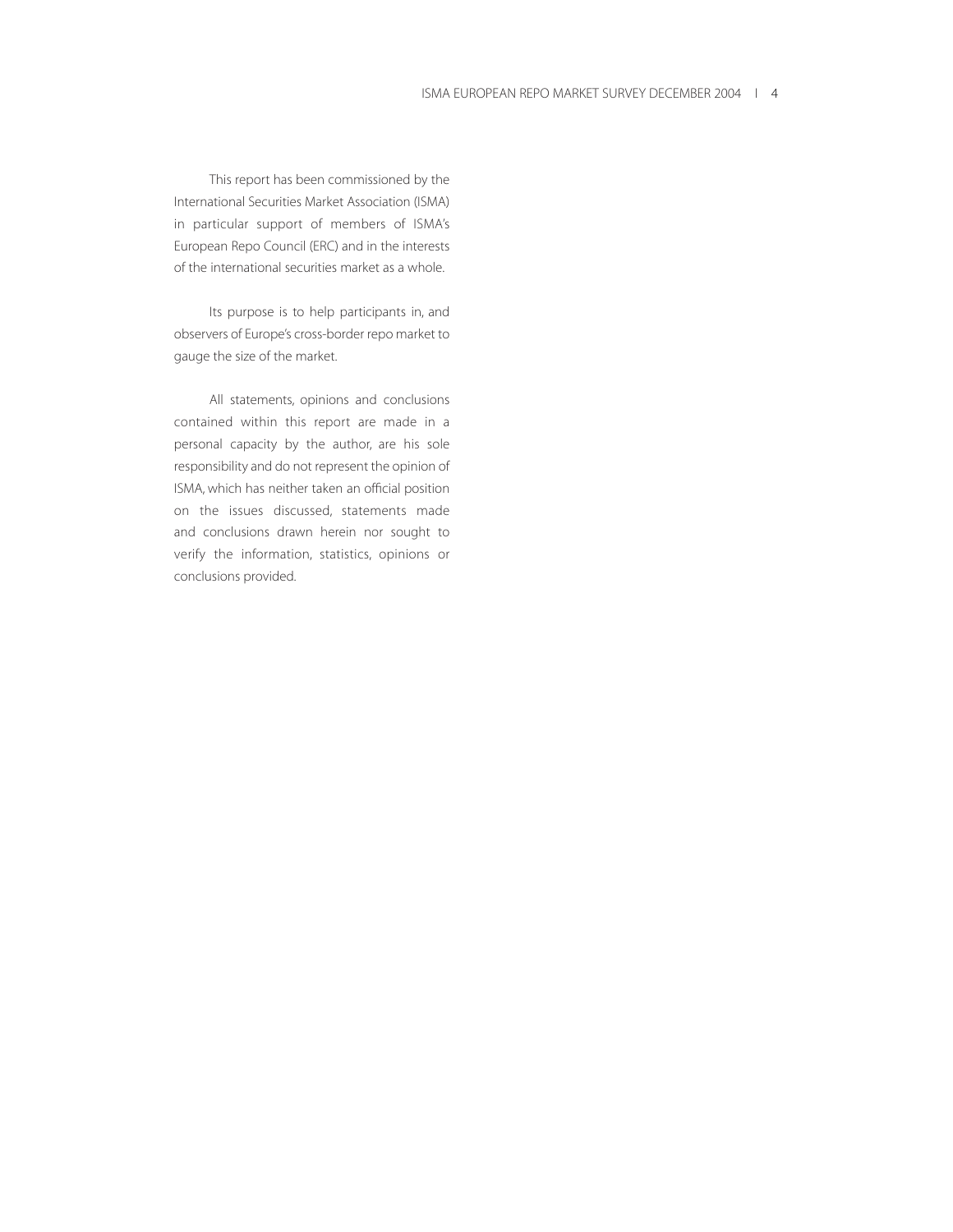## ABOUT THE AUTHOR

This report was compiled by Richard Comotto, a Visiting Fellow at the ISMA Centre at the University of Reading in England, where he is responsible for teaching modules on money markets (including the repo market) and risk management in the Centre's MSc finance programmes. He also lectures on repo and securities lending on ISMA's Operations Certification Programme, and is Course Director of the ISMA-ACI annual Professional Repo Market Course.

The author acts as an independent consultant providing research and training on the international money, securities and derivatives markets to professional market associations, government agencies, regulatory authorities, banks, brokers and financial information services.

Mr. Comotto has written a number of books and articles on a range of financial topics, including the foreign exchange and money markets, swaps and electronic trading systems. He takes particular interest in the impact of 'electronic brokers' on the foreign exchange market and in the more recent introduction of electronic trading systems into the bond and repo markets.

The author served for ten years at the Bank of England, within its Foreign Exchange Division and on secondment to the International Monetary Fund in Washington DC.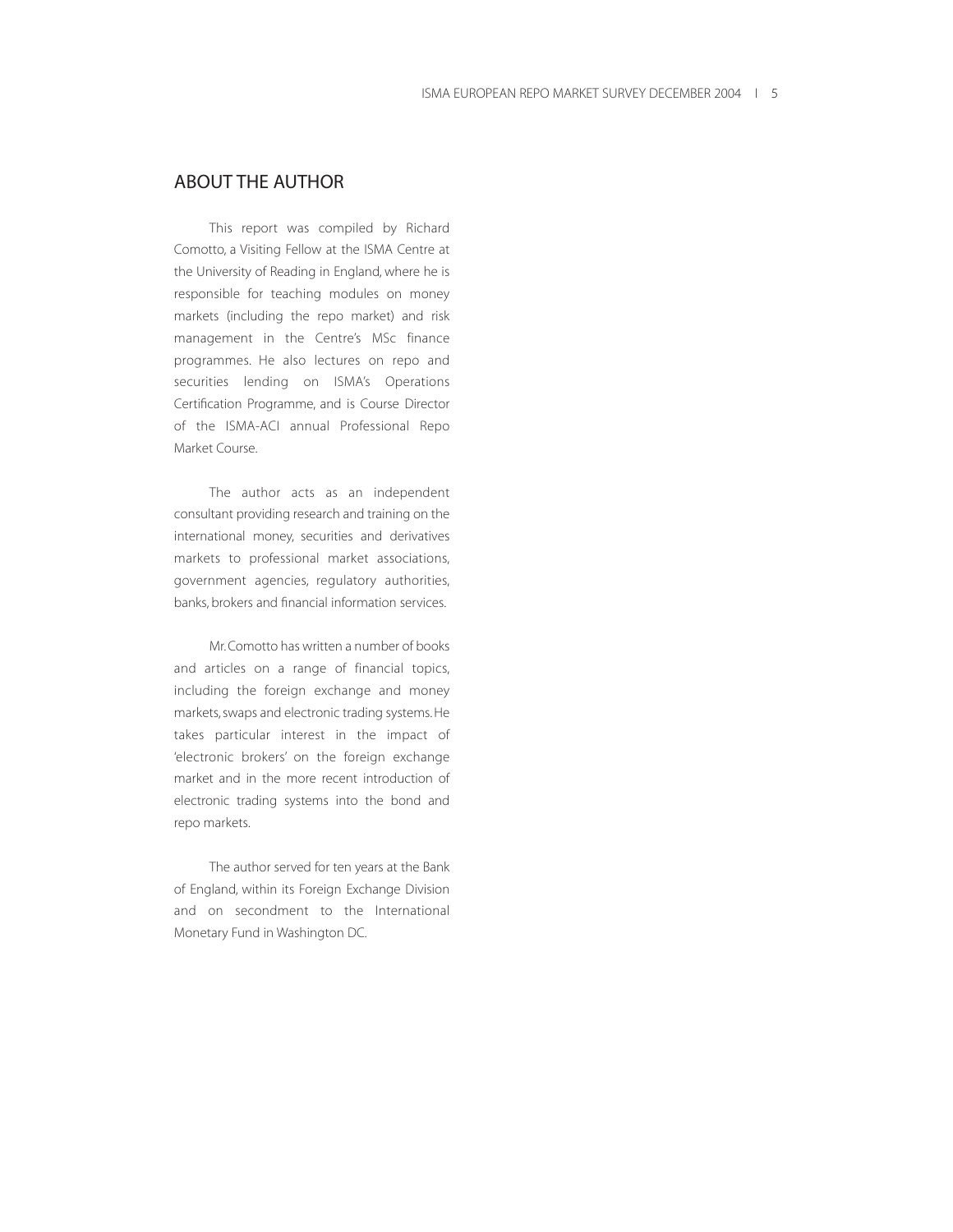## EXECUTIVE SUMMARY

In December 2004, the European Repo Council (ERC) of the International Securities Market Association (ISMA) conducted the eighth in its series of semi-annual surveys of the repo market in Europe.

The latest survey asked a sample of financial institutions in Europe for the value of their repo contracts that were still outstanding at close of business on December 8, 2004. Replies were received from 76 offices of 69 financial groups, mainly banks.Returns were also made directly by the main automated trading systems (ATS) and tri-party repo agents in Europe and a group of voice-brokers under the auspices of the London-based Wholesale Market Brokers Association (WMBA).

#### Total repo business

The total value of repo contracts outstanding on the books of the 76 institutions who participated in the latest survey was EUR 5,000 billion, compared to EUR 4,561 billion in June 2004 and EUR 3,788 billion in December 2003.

It is important to note that some of the changes between surveys represent the entry and exit of institutions into and out of the survey,as well as bank mergers and the consolidation of repo books. In order to try to measure the year-on-year growth in the European repo market,a comparison was made of the returns from institutions that participated in several surveys. Growth was between about 22% and 32% depending on the sample over the year to December 2004, much of which occurred over the six months between the December 2003 and June 2004 surveys.

#### Counterparty analysis

The latest survey showed that the growth in the share of electronic trading fell back slightly from June 2004 to 21.3% but was still higher than the 20.0% reported in December 2003.

The share of voice-brokers continued to contract, reaching 24.2% from 27.2% in December 2003. The share of direct inter-dealer trading recovered to 54.5% from 52.8% in December 2003.

#### Geographical analysis

The survey showed a significant jump in the share of reported outstanding repo contracts that had been negotiated anonymously on an ATS and settled with a central clearing counterparty (CCP) to 11.7% from 8.3% in December 2003.This was largely at the expense of domestic transactions (33.9% from 39.6% in December 2003). The share of cross-border transactions increased (to 54.3% from 52.1%), particularly transactions with eurozone counterparties (29.9% from 27.3%). Domestic transactions were more important for the WMBA voice-brokers (43.6%), reflecting their role in the large London repo market.

#### Settlement analysis

In the latest survey, 9.8% of total outstanding business was settled through triparty repo arrangements. This represents a fall over the year (from 11.2% in December 2003) but is still substantially higher than in previous years (e.g. 6.2% in June 2003).

#### Cash currency analysis

In the latest survey, 70.4% of reported outstanding repos were denominated in euros, 10.9% in pounds sterling, 11.6% in US dollars and 3.6% in Japanese yen. The share of sterling grew largely at the expense of the euro. US dollars played a much larger role in tri-party repo (24.9%) and sterling was much more important for the London-based WMBA voice-brokers (26.4%).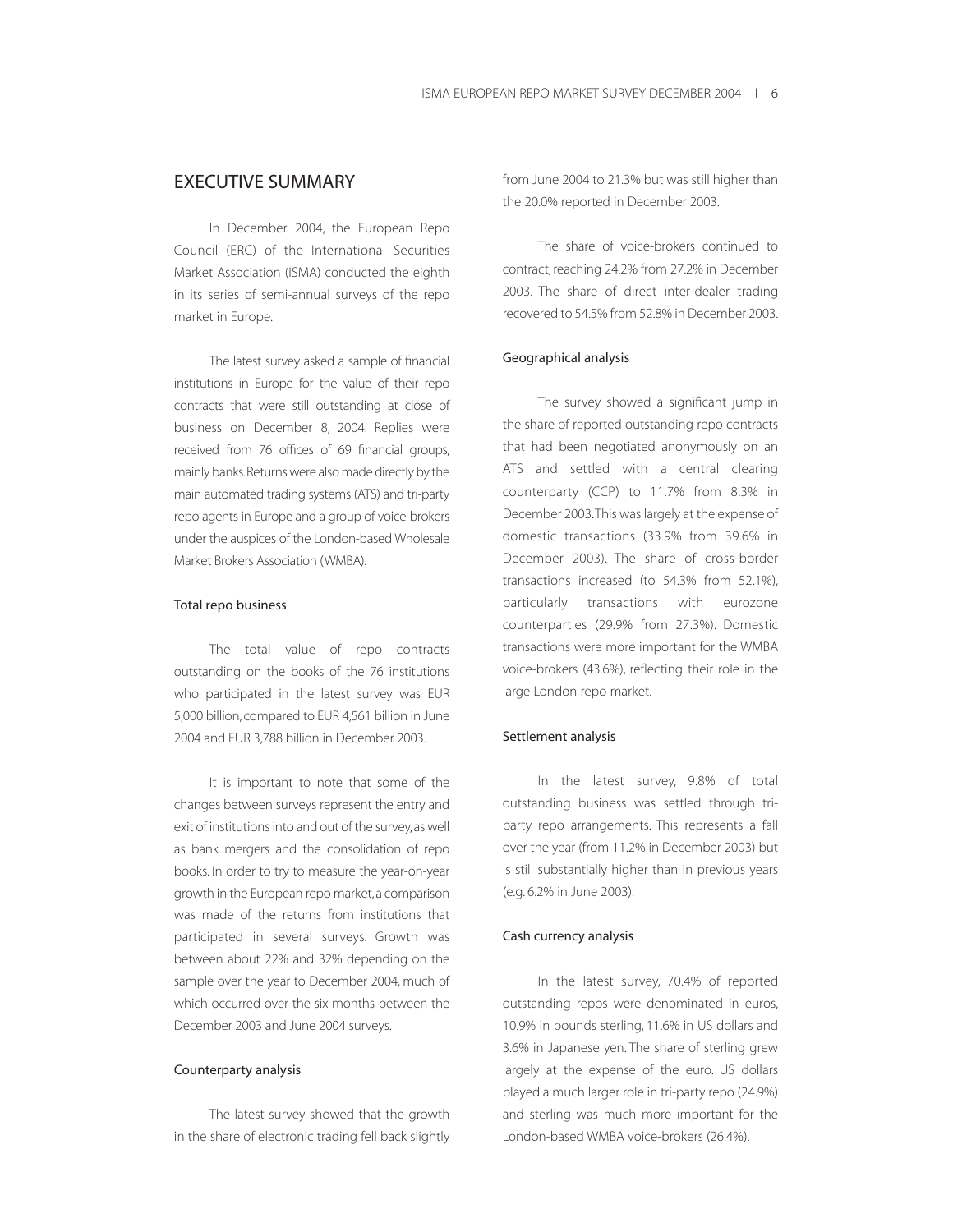#### Collateral analysis

The share of repo collateral held by survey participants which was issued in countries in the eurozone continued to fall, touching 66.3%, compared to 70.5% in December 2003, largely reflecting continued growth in UK collateral. The largest share of collateral continued to be issued in Germany (24.9%).

The bulk of outstanding contracts transacted across ATSs was in German and Italian collateral (37.6% and 26.8% respectively).

The bulk of collateral continued to be government bonds (87.8% compared with 86.6% in December 2003). Government bonds accounted for 98.9% of outstanding ATS business.

The share of equity collateral fell back sharply to 0.4% from 2.2% in December 2003.

For the first time, the survey has been able to measure the share of specials business, at least in the brokered market. Specials were reported by the WMBA to account for 6.4% of the outstanding contracts brokered by its members.

#### Maturity analysis

The bulk of repo activity continues to be in terms of one month or less (66.0% compared to 63.8% in December).

The pattern established in previous December surveys was also broadly repeated in December 2004 in that the average term to maturity lengthened.

Data provided by the ATSs confirmed the much shorter average term to maturity of electronic trading. Thus, 79.2% of the outstanding contracts reported by the ATSs had only one day remaining to maturity compared to 17.7% in the

main survey and 2.9% reported by the WMBA voice-brokers. The largest share of voice-brokers' business was again accounted for by forwardforward repos (36.7%).

#### Product analysis

The share of total business conducted on repo desks that was accounted for by securities lending and borrowing recovered to 19.2% from 13.0% in June 2004 and 24.7% in December 2003. The share of equity collateral in this securities lending and borrowing was 5.9% compared with just 1.0% in December 2003.

#### Concentration analysis

In the latest survey, the top ten institutions accounted for some 58.4% of business, up from 56.7% in December 2003. The share of the top twenty also increased, reaching 80.4% from 78.1% in December 2003, while the share of the top thirty increased to 91.5% from 88.8% in December 2003. However, the degree of competition appears to remain high.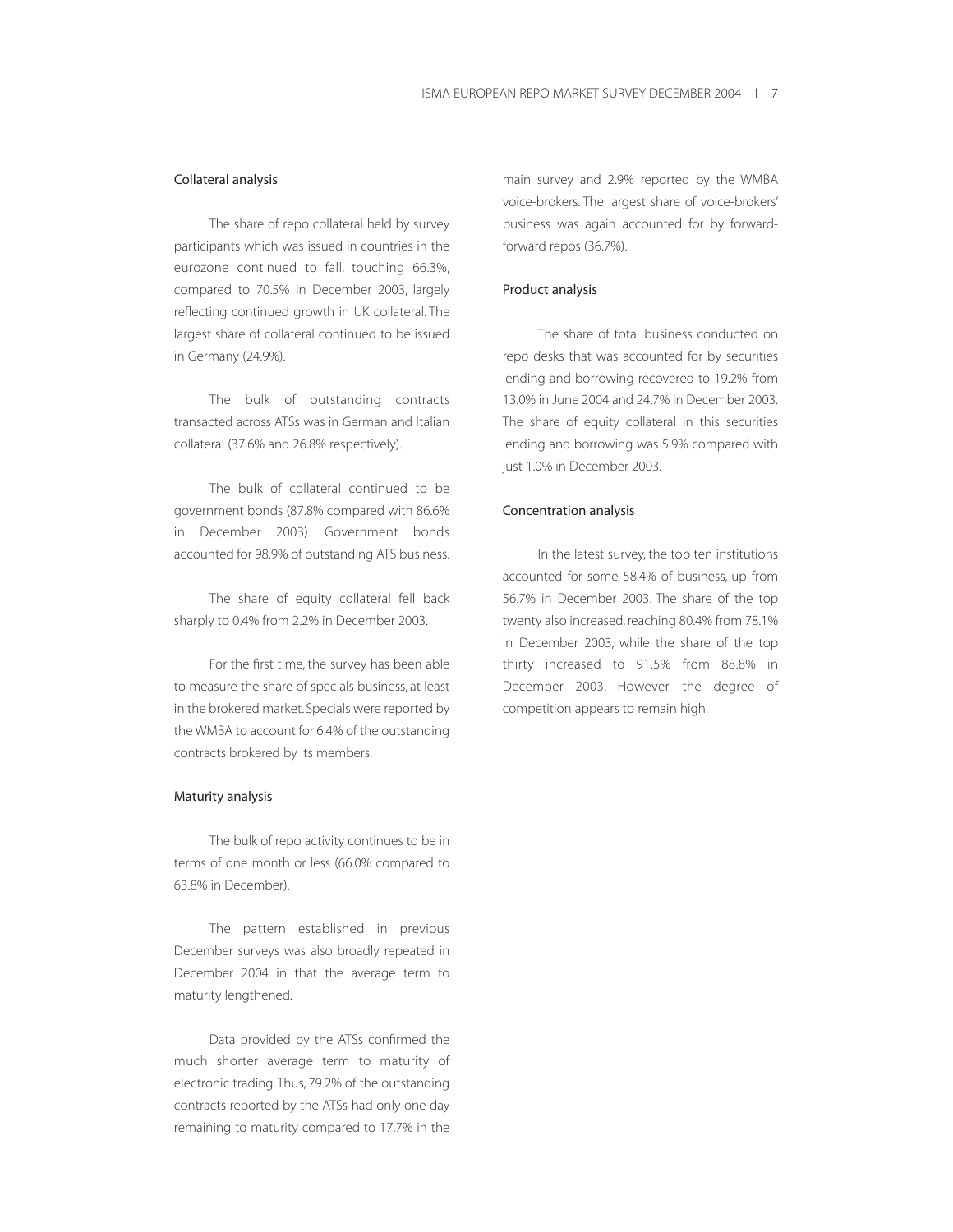## CHAPTER 1: THE SURVEY

On December 8, 2004, the European Repo Council (ERC) of the International Securities Market Association (ISMA) conducted its eighth semi-annual survey of the repo market in Europe.

The ISMA survey was actively supported by the ACI – The Financial Markets Association, and has been welcomed by the European Central Bank and European Commission. The survey was managed and the results analysed on behalf of ISMA by the ISMA Centre at the University of Reading in England under the guidance of the ERC Steering Committee ("ERC Committee").

#### 1.1 What the survey asked

The survey asked financial institutions in a number of European centres for the value of the cash side of repo and reverse repo contracts still outstanding at close of business on Wednesday, December 8, 2004.

The questionnaire also asked the institutions to analyse their business in terms of type of counterparty, currency, type of contract, type of repo rate, remaining term to maturity, method of settlement and source of collateral. In addition, it asked about securities lending and borrowing conducted on their repo desks.

The detailed results of the survey are set out in Table 3.1 at the beginning of Chapter 3. An extract of the accompanying Guidance Notes is reproduced in Appendix A.

An aggregate return for voice-brokers based in London (but including data from some of their continental European offices) was made by the Wholesale Market Brokers' Association (WMBA). Data was contributed by six voicebrokers active in the European repo market (GFI, ICAP, Martin Brokers, Prebon Marshall Yamane, Tradition and Tullett Liberty).The WMBA data were

broken down by regional location of clients, currency, remaining term to maturity and type of collateral. In the latest survey, an estimate was also made of the share of specials in brokered business.

Automated trading systems (ATS) and triparty repo agents were also asked to provide data on their European business.

#### 1.2 The response to the survey

The latest survey was completed by 76 offices of 69 financial groups. This compares with 81 offices of 75 financial groups in June 2004 and an identical 76 offices of 69 groups in December 2003. While 8 institutions which participated in the June 2004 survey dropped out of the latest survey, 3 institutions rejoined.

The institutions surveyed were headquartered in 16 European countries, as well as in North America (6) and Japan (5). 62 institutions were headquartered in 15 countries of the EU and 55 were headquartered in 11 countries of the eurozone. However, although some institutions were headquartered in one country, the bulk of their business was conducted in another. Many institutions provided data for their entire European repo business. Others provided separate returns for each office with its own repo book. A list of the institutions that have participated in ISMA repo surveys is contained in Appendix B.

#### 1.3 The next survey

The next ISMA survey is scheduled to take place at close of business on Wednesday, June 9, 2005.

Any financial institution wishing to participate in the next survey can download copies of the questionnaire and accompanying Guidance Notes from ISMA's web site. The latest forms will be published shortly at the following website: www.isma.org/surveys/repo/participate.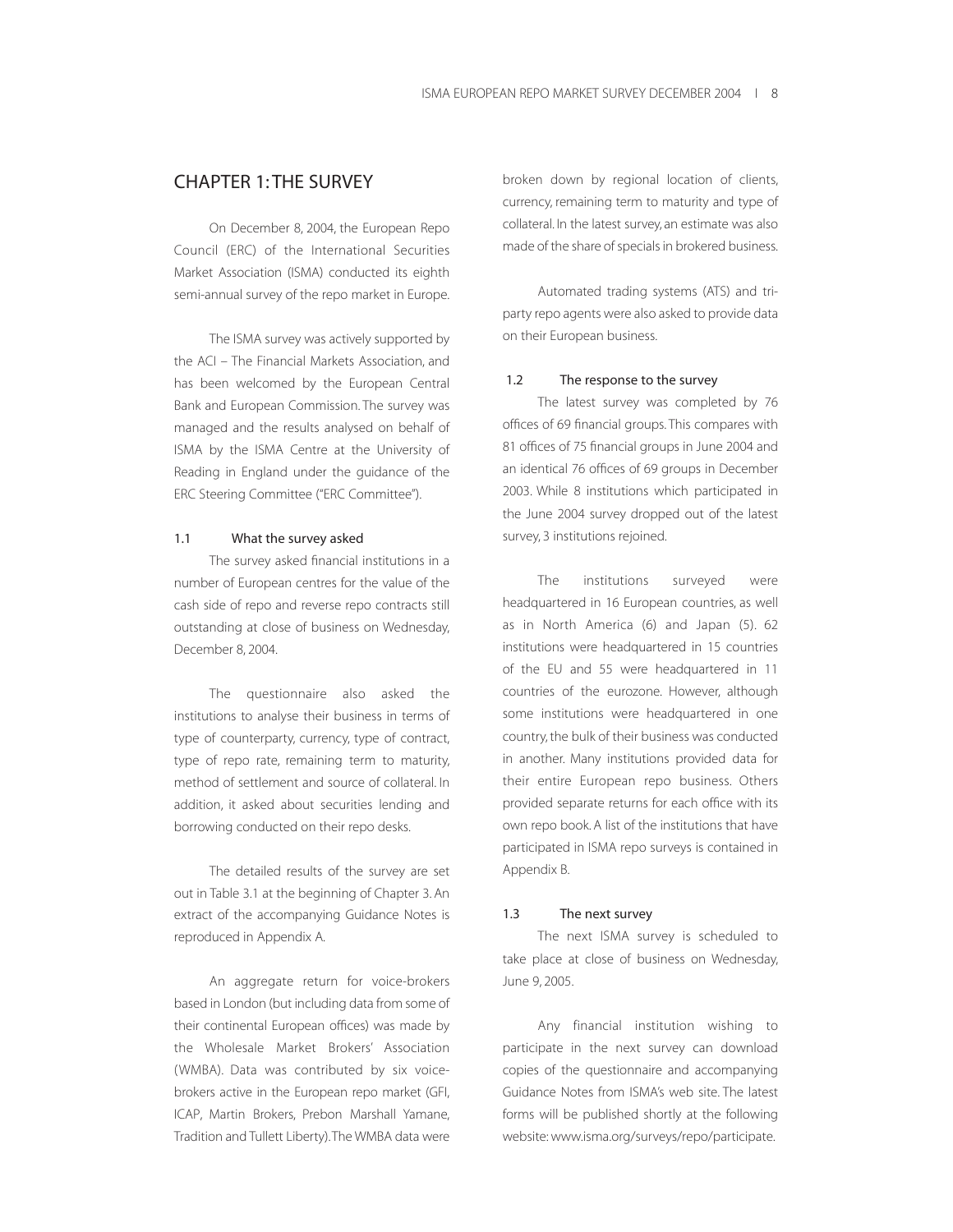Questions about the survey should be sent by e-mail to reposurvey@isma.org.

Institutions who participate in the survey receive, in confidence, a list of their rankings in the various categories of the survey.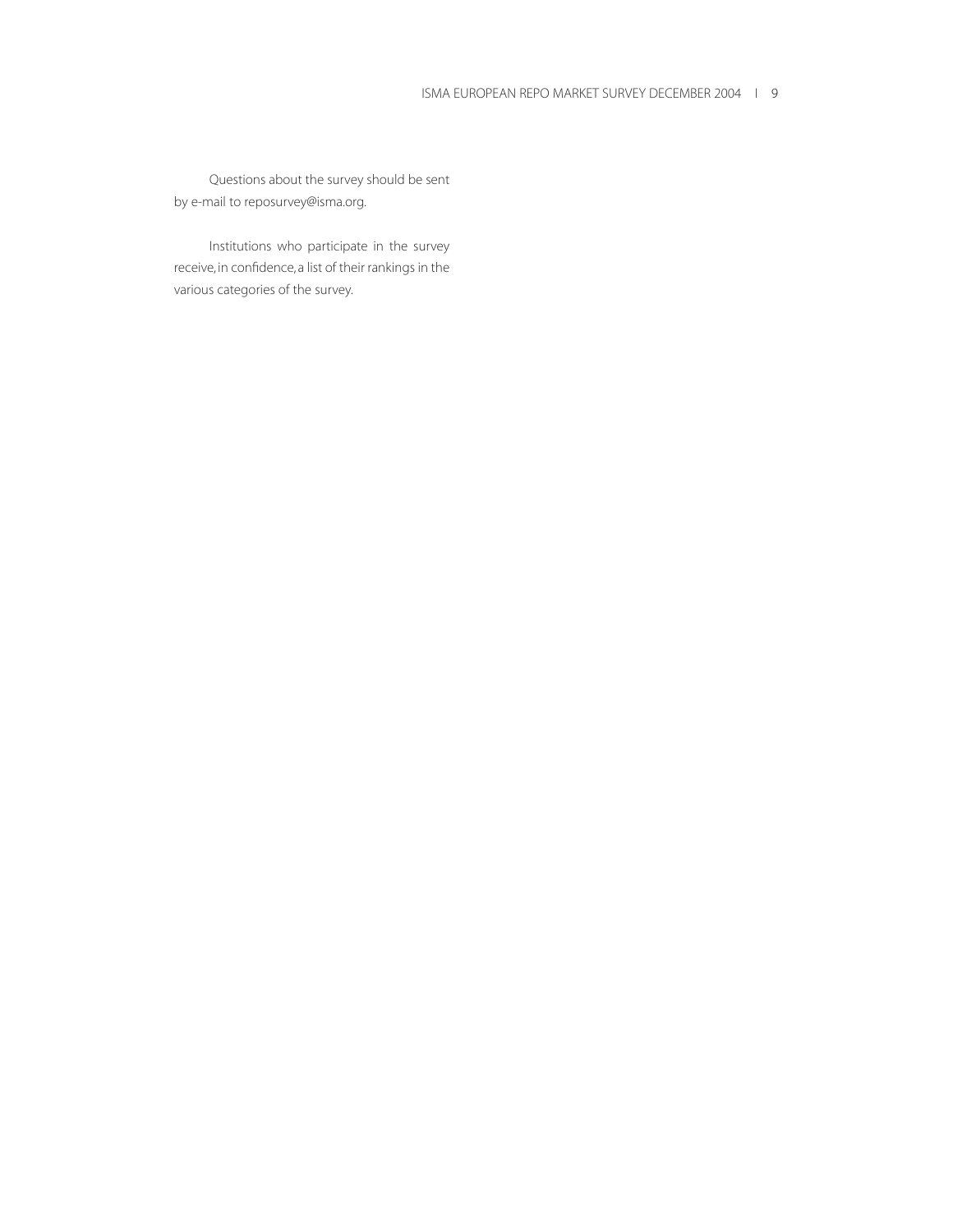# CHAPTER 2: METHODOLOGICAL **ISSUES**

Issues of methodology raised in the survey have been discussed in the reports of previous surveys, which can be found on ISMA's website www.isma.org.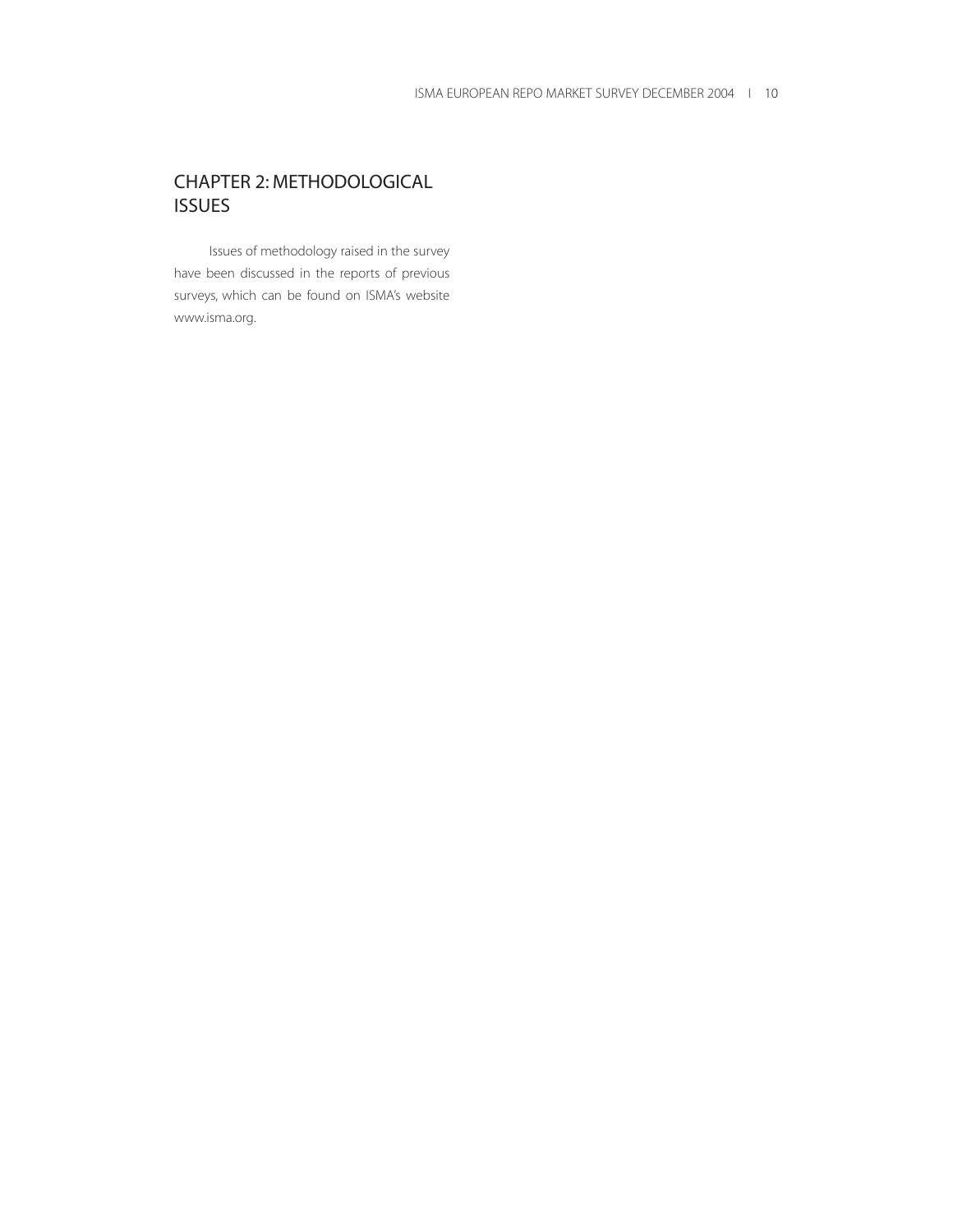# CHAPTER 3: ANALYSIS OF SURVEY RESULTS

The aggregate results for the latest survey and four previous ones are set out in Table 3.1. (full details for all seven previous surveys can be found at www.isma.org).

| Q1 What are the total gross values of cash due to                                                                   |        |        |        |               |        |
|---------------------------------------------------------------------------------------------------------------------|--------|--------|--------|---------------|--------|
| be repaid by you and repaid to you on repo<br>transactions maturing after December 8, 2004<br>(figures in billions) | 2,400  | 3,377  | 3,788  | 4,561         | 5,000  |
| Of the amounts given in response to question (1) above:                                                             |        |        |        |               |        |
|                                                                                                                     | Dec-01 | Dec-02 | Dec-03 | <b>Jun-04</b> | Dec-04 |
| 1.1 How much was transacted:                                                                                        |        |        |        |               |        |
| direct with counterparties                                                                                          |        |        |        |               |        |
| in the same country as you<br>٠                                                                                     | 19.1%  | 20.9%  | 20.5%  | 19.70%        | 19.3%  |
| cross-border in (other) eurozone countries<br>$\bullet$                                                             | 10.8%  | 10.5%  | 14.9%  | 13.0%         | 17.3%  |
| $\bullet$<br>cross-border in non-eurozone countries                                                                 | 15.1%  | 15.4%  | 17.4%  | 19.2%         | 18.5%  |
| through voice-brokers                                                                                               |        |        |        |               |        |
| $\bullet$<br>in the same country as you                                                                             | 24.0%  | 15.2%  | 12.3%  | 11.7%         | 10.3%  |
| $\bullet$<br>cross-border in (other) eurozone countries                                                             | 10.8%  | 11.7%  | 9.5%   | 9.0%          | 9.0%   |
| $\bullet$<br>cross-border in non-eurozone countries                                                                 | 7.3%   | 9.6%   | 5.4%   | 3.5%          | 4.4%   |
| on ATSs with counterparties                                                                                         |        |        |        |               |        |
| $\bullet$<br>in the same country as you                                                                             | 4.8%   | 6.8%   | 6.8%   | 5.8%          | 4.3%   |
| $\bullet$<br>cross-border in (other) eurozone countries                                                             | 1.4%   | 2.0%   | 2.9%   | 3.6%          | 3.7%   |
| $\bullet$<br>cross border-border in non-eurozone countries                                                          | 0.6%   | 1.4%   | 2.0%   | 2.7%          | 1.5%   |
| $\bullet$<br>anonymously through a central clearing                                                                 |        |        |        |               |        |
| counterparty                                                                                                        | 6.2%   | 6.6%   | 8.3%   | 11.6%         | 11.7%  |
| 1.2 How much of the cash is denominated in:                                                                         |        |        |        |               |        |
| $\bullet$<br><b>EUR</b>                                                                                             | 75.7%  | 77.2%  | 72.7%  | 70.5%         | 70.4%  |
| $\bullet$<br>GBP                                                                                                    | 11.4%  | 10.0%  | 10.3%  | 11.8%         | 10.9%  |
| $\bullet$<br><b>USD</b>                                                                                             | 7.8%   | 7.7%   | 10.6%  | 10.8%         | 11.6%  |
| $\bullet$<br>SEK, DKK                                                                                               | 1.2%   | 2.0%   | 2.0%   | 2.0%          | 2.2%   |
| JPY<br>$\bullet$                                                                                                    | 2.6%   | 2.2%   | 3.1%   | 3.5%          | 3.6%   |
| $\bullet$<br>other currencies                                                                                       | 1.4%   | 0.8%   | 1.4%   | 1.4%          | 1.3%   |
| 1.3 How much is cross-currency?                                                                                     | 3.1%   | 2.3%   | 1.2%   | 1.1%          | 1.0%   |
| 1.4 How much is:                                                                                                    |        |        |        |               |        |
| ٠<br>classic repo                                                                                                   | 79.8%  | 79.5%  | 80.8%  | 80.9%         | 80.6%  |
| documented sell/buy-backs<br>$\bullet$                                                                              | 8.5%   | 10.8%  | 9.7%   | 11.2%         | 11.3%  |
| undocumented sell/buy-backs<br>٠                                                                                    | 11.7%  | 9.7%   | 9.6%   | 7.8%          | 8.0%   |
| 1.5 How much is:                                                                                                    |        |        |        |               |        |
| fixed rate<br>$\bullet$                                                                                             | 86.6%  | 89.7%  | 89.6%  | 87.1%         | 86.6%  |
| floating rate<br>٠                                                                                                  | 8.1%   | 7.0%   | 5.6%   | 6.6%          | 7.6%   |
| $\bullet$<br>open                                                                                                   | 5.3%   | 3.3%   | 4.8%   | 6.2%          | 5.8%   |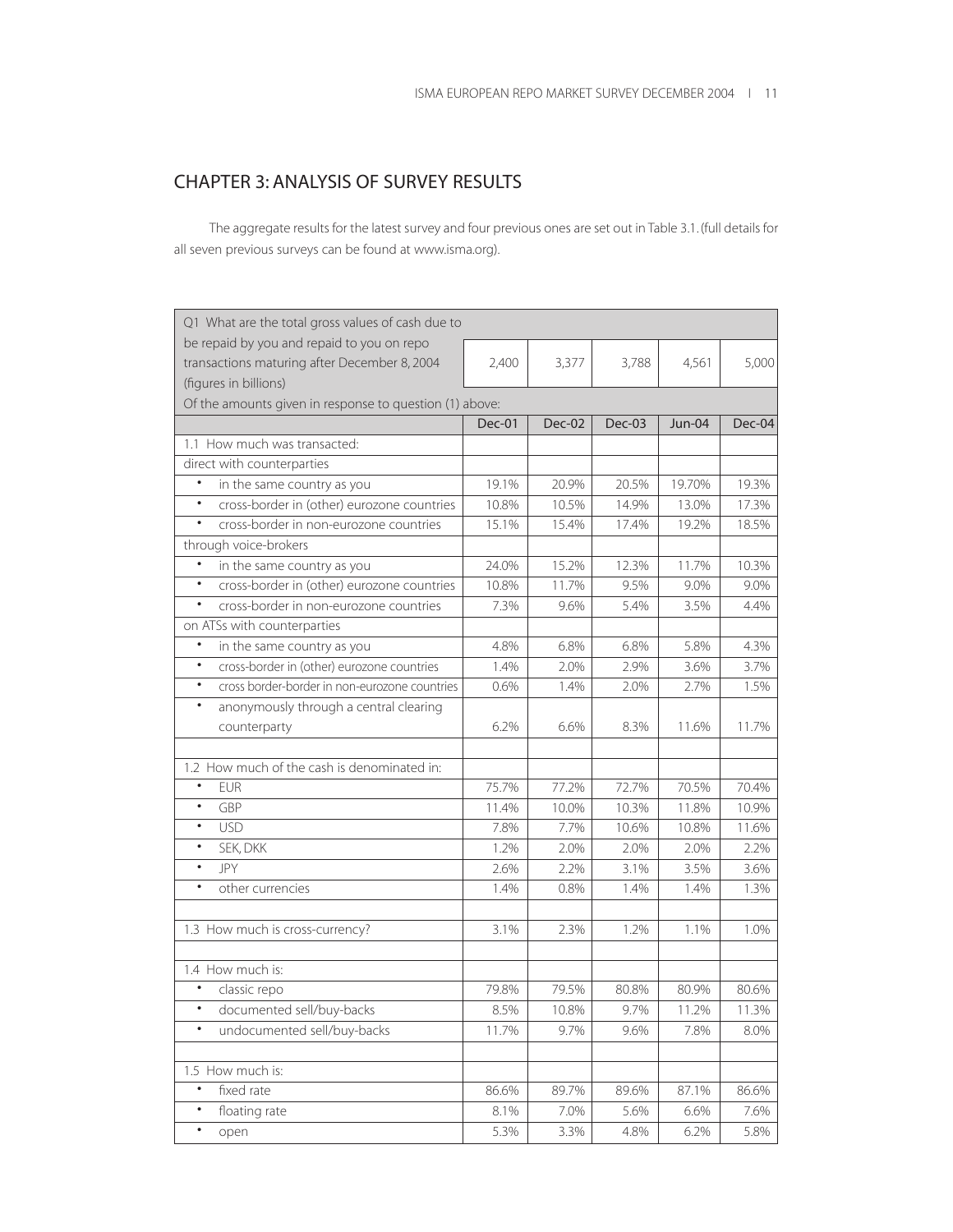| 1.6 How much fixed and floating rate repo is<br>(1.6.1) for value before December 11, 2004<br>and has a re.maining term to maturity of:<br>15.5%<br>15.6%<br>17.7%<br>$\bullet$<br>1 day<br>18.0%<br>17.3%<br>2-7days<br>17.8%<br>$\bullet$<br>20.1%<br>18.9%<br>22.5%<br>22.4%<br>more than 7 days but no more than 1 month<br>$\bullet$<br>24.9%<br>27.6%<br>26.9%<br>28.3%<br>25.9%<br>more than 1 month but no more than<br>$\bullet$<br>3 months<br>13.0%<br>14.8%<br>15.9%<br>12.4%<br>17.5%<br>more than 3 months but no more than<br>$\bullet$<br>6 months<br>6.7%<br>9.2%<br>5.8%<br>6.4%<br>7.3%<br>more than 6 months<br>13.9%<br>5.9%<br>7.0%<br>5.4%<br>$\bullet$<br>8.0%<br>5.2%<br>$\bullet$<br>forward-forward repos<br>8.1%<br>5.8%<br>5.2%<br>6.8%<br>1.7 How much is tri-party repo:<br>7.3%<br>11.2%<br>10.9%<br>4.2%<br>9.8%<br>$\bullet$<br>for fixed terms to maturity<br>88.1%<br>79.3%<br>74.9%<br>83.1%<br>82.2%<br>on an open basis<br>20.7%<br>25.1%<br>$\bullet$<br>11.9%<br>16.9%<br>17.8%<br>1.8 How much is against collateral issued in:<br>Austria<br>by the central government<br>$\bullet$<br>0.7%<br>0.7%<br>0.4%<br>0.5%<br>0.7%<br>$\bullet$<br>by other issuers<br>0.1%<br>0.1%<br>0.1%<br>0.1%<br>0.0%<br>Belgium<br>by the central government<br>$\bullet$<br>6.2%<br>5.1%<br>3.8%<br>$-4.1%$<br>3.4%<br>$\bullet$<br>by other issuers<br>0.0%<br>0.2%<br>0.2%<br>0.2%<br>0.4%<br>Denmark<br>by the central government<br>$\bullet$<br>0.3%<br>0.3%<br>0.6%<br>0.4%<br>0.4%<br>by other issuers<br>0.3%<br>0.3%<br>0.4%<br>0.3%<br>0.4%<br>Finland<br>$\bullet$<br>by the central government<br>0.1%<br>0.3%<br>0.2%<br>0.3%<br>0.3%<br>by other issuers<br>$\bullet$<br>0.1%<br>0.0%<br>0.0%<br>0.0%<br>0.0%<br>France<br>by the central government<br>7.7%<br>$\bullet$<br>6.3%<br>9.8%<br>8.3%<br>9.3%<br>$\bullet$<br>by other issuers<br>0.7%<br>0.9%<br>0.9%<br>0.9%<br>1.0%<br>Germany<br>$\bullet$<br>by the central government<br>25.6%<br>20.8%<br>33.2%<br>24.2%<br>23.5%<br>pfandbrief<br>$\bullet$<br>2.3%<br>2.2%<br>3.1%<br>2.6%<br>2.0%<br>by other issuers<br>$\bullet$<br>1.6%<br>2.5%<br>2.1%<br>2.4%<br>2.5%<br>Greece<br>1.5%<br>2.2%<br>$\bullet$<br>by the central government<br>1.7%<br>1.5%<br>1.7%<br>by other issuers<br>0.0%<br>0.0%<br>0.0%<br>0.0%<br>0.0%<br>٠<br>Ireland<br>$\bullet$<br>by the central government<br>0.3%<br>0.0%<br>0.1%<br>0.1%<br>0.2%<br>$\bullet$<br>by other issuers<br>0.1%<br>0.0%<br>0.0%<br>0.1%<br>0.1%<br>Italy<br>$\bullet$<br>17.3%<br>by the central government<br>17.2%<br>14.2%<br>14.0%<br>14.4% |                               | Dec-01 | Dec-02 | Dec-03 | <b>Jun-04</b> | Dec-04 |
|---------------------------------------------------------------------------------------------------------------------------------------------------------------------------------------------------------------------------------------------------------------------------------------------------------------------------------------------------------------------------------------------------------------------------------------------------------------------------------------------------------------------------------------------------------------------------------------------------------------------------------------------------------------------------------------------------------------------------------------------------------------------------------------------------------------------------------------------------------------------------------------------------------------------------------------------------------------------------------------------------------------------------------------------------------------------------------------------------------------------------------------------------------------------------------------------------------------------------------------------------------------------------------------------------------------------------------------------------------------------------------------------------------------------------------------------------------------------------------------------------------------------------------------------------------------------------------------------------------------------------------------------------------------------------------------------------------------------------------------------------------------------------------------------------------------------------------------------------------------------------------------------------------------------------------------------------------------------------------------------------------------------------------------------------------------------------------------------------------------------------------------------------------------------------------------------------------------------------------------------------------------------------------------------------------------------------------------------------------------------------------------------------------------------------------------------------------------------------------------------------------------------------------------------------------------------------------------------------------------|-------------------------------|--------|--------|--------|---------------|--------|
|                                                                                                                                                                                                                                                                                                                                                                                                                                                                                                                                                                                                                                                                                                                                                                                                                                                                                                                                                                                                                                                                                                                                                                                                                                                                                                                                                                                                                                                                                                                                                                                                                                                                                                                                                                                                                                                                                                                                                                                                                                                                                                                                                                                                                                                                                                                                                                                                                                                                                                                                                                                                               |                               |        |        |        |               |        |
|                                                                                                                                                                                                                                                                                                                                                                                                                                                                                                                                                                                                                                                                                                                                                                                                                                                                                                                                                                                                                                                                                                                                                                                                                                                                                                                                                                                                                                                                                                                                                                                                                                                                                                                                                                                                                                                                                                                                                                                                                                                                                                                                                                                                                                                                                                                                                                                                                                                                                                                                                                                                               |                               |        |        |        |               |        |
|                                                                                                                                                                                                                                                                                                                                                                                                                                                                                                                                                                                                                                                                                                                                                                                                                                                                                                                                                                                                                                                                                                                                                                                                                                                                                                                                                                                                                                                                                                                                                                                                                                                                                                                                                                                                                                                                                                                                                                                                                                                                                                                                                                                                                                                                                                                                                                                                                                                                                                                                                                                                               |                               |        |        |        |               |        |
|                                                                                                                                                                                                                                                                                                                                                                                                                                                                                                                                                                                                                                                                                                                                                                                                                                                                                                                                                                                                                                                                                                                                                                                                                                                                                                                                                                                                                                                                                                                                                                                                                                                                                                                                                                                                                                                                                                                                                                                                                                                                                                                                                                                                                                                                                                                                                                                                                                                                                                                                                                                                               |                               |        |        |        |               |        |
|                                                                                                                                                                                                                                                                                                                                                                                                                                                                                                                                                                                                                                                                                                                                                                                                                                                                                                                                                                                                                                                                                                                                                                                                                                                                                                                                                                                                                                                                                                                                                                                                                                                                                                                                                                                                                                                                                                                                                                                                                                                                                                                                                                                                                                                                                                                                                                                                                                                                                                                                                                                                               |                               |        |        |        |               |        |
|                                                                                                                                                                                                                                                                                                                                                                                                                                                                                                                                                                                                                                                                                                                                                                                                                                                                                                                                                                                                                                                                                                                                                                                                                                                                                                                                                                                                                                                                                                                                                                                                                                                                                                                                                                                                                                                                                                                                                                                                                                                                                                                                                                                                                                                                                                                                                                                                                                                                                                                                                                                                               |                               |        |        |        |               |        |
|                                                                                                                                                                                                                                                                                                                                                                                                                                                                                                                                                                                                                                                                                                                                                                                                                                                                                                                                                                                                                                                                                                                                                                                                                                                                                                                                                                                                                                                                                                                                                                                                                                                                                                                                                                                                                                                                                                                                                                                                                                                                                                                                                                                                                                                                                                                                                                                                                                                                                                                                                                                                               |                               |        |        |        |               |        |
|                                                                                                                                                                                                                                                                                                                                                                                                                                                                                                                                                                                                                                                                                                                                                                                                                                                                                                                                                                                                                                                                                                                                                                                                                                                                                                                                                                                                                                                                                                                                                                                                                                                                                                                                                                                                                                                                                                                                                                                                                                                                                                                                                                                                                                                                                                                                                                                                                                                                                                                                                                                                               |                               |        |        |        |               |        |
|                                                                                                                                                                                                                                                                                                                                                                                                                                                                                                                                                                                                                                                                                                                                                                                                                                                                                                                                                                                                                                                                                                                                                                                                                                                                                                                                                                                                                                                                                                                                                                                                                                                                                                                                                                                                                                                                                                                                                                                                                                                                                                                                                                                                                                                                                                                                                                                                                                                                                                                                                                                                               |                               |        |        |        |               |        |
|                                                                                                                                                                                                                                                                                                                                                                                                                                                                                                                                                                                                                                                                                                                                                                                                                                                                                                                                                                                                                                                                                                                                                                                                                                                                                                                                                                                                                                                                                                                                                                                                                                                                                                                                                                                                                                                                                                                                                                                                                                                                                                                                                                                                                                                                                                                                                                                                                                                                                                                                                                                                               |                               |        |        |        |               |        |
|                                                                                                                                                                                                                                                                                                                                                                                                                                                                                                                                                                                                                                                                                                                                                                                                                                                                                                                                                                                                                                                                                                                                                                                                                                                                                                                                                                                                                                                                                                                                                                                                                                                                                                                                                                                                                                                                                                                                                                                                                                                                                                                                                                                                                                                                                                                                                                                                                                                                                                                                                                                                               |                               |        |        |        |               |        |
|                                                                                                                                                                                                                                                                                                                                                                                                                                                                                                                                                                                                                                                                                                                                                                                                                                                                                                                                                                                                                                                                                                                                                                                                                                                                                                                                                                                                                                                                                                                                                                                                                                                                                                                                                                                                                                                                                                                                                                                                                                                                                                                                                                                                                                                                                                                                                                                                                                                                                                                                                                                                               |                               |        |        |        |               |        |
|                                                                                                                                                                                                                                                                                                                                                                                                                                                                                                                                                                                                                                                                                                                                                                                                                                                                                                                                                                                                                                                                                                                                                                                                                                                                                                                                                                                                                                                                                                                                                                                                                                                                                                                                                                                                                                                                                                                                                                                                                                                                                                                                                                                                                                                                                                                                                                                                                                                                                                                                                                                                               |                               |        |        |        |               |        |
|                                                                                                                                                                                                                                                                                                                                                                                                                                                                                                                                                                                                                                                                                                                                                                                                                                                                                                                                                                                                                                                                                                                                                                                                                                                                                                                                                                                                                                                                                                                                                                                                                                                                                                                                                                                                                                                                                                                                                                                                                                                                                                                                                                                                                                                                                                                                                                                                                                                                                                                                                                                                               |                               |        |        |        |               |        |
|                                                                                                                                                                                                                                                                                                                                                                                                                                                                                                                                                                                                                                                                                                                                                                                                                                                                                                                                                                                                                                                                                                                                                                                                                                                                                                                                                                                                                                                                                                                                                                                                                                                                                                                                                                                                                                                                                                                                                                                                                                                                                                                                                                                                                                                                                                                                                                                                                                                                                                                                                                                                               |                               |        |        |        |               |        |
|                                                                                                                                                                                                                                                                                                                                                                                                                                                                                                                                                                                                                                                                                                                                                                                                                                                                                                                                                                                                                                                                                                                                                                                                                                                                                                                                                                                                                                                                                                                                                                                                                                                                                                                                                                                                                                                                                                                                                                                                                                                                                                                                                                                                                                                                                                                                                                                                                                                                                                                                                                                                               |                               |        |        |        |               |        |
|                                                                                                                                                                                                                                                                                                                                                                                                                                                                                                                                                                                                                                                                                                                                                                                                                                                                                                                                                                                                                                                                                                                                                                                                                                                                                                                                                                                                                                                                                                                                                                                                                                                                                                                                                                                                                                                                                                                                                                                                                                                                                                                                                                                                                                                                                                                                                                                                                                                                                                                                                                                                               |                               |        |        |        |               |        |
|                                                                                                                                                                                                                                                                                                                                                                                                                                                                                                                                                                                                                                                                                                                                                                                                                                                                                                                                                                                                                                                                                                                                                                                                                                                                                                                                                                                                                                                                                                                                                                                                                                                                                                                                                                                                                                                                                                                                                                                                                                                                                                                                                                                                                                                                                                                                                                                                                                                                                                                                                                                                               |                               |        |        |        |               |        |
|                                                                                                                                                                                                                                                                                                                                                                                                                                                                                                                                                                                                                                                                                                                                                                                                                                                                                                                                                                                                                                                                                                                                                                                                                                                                                                                                                                                                                                                                                                                                                                                                                                                                                                                                                                                                                                                                                                                                                                                                                                                                                                                                                                                                                                                                                                                                                                                                                                                                                                                                                                                                               |                               |        |        |        |               |        |
|                                                                                                                                                                                                                                                                                                                                                                                                                                                                                                                                                                                                                                                                                                                                                                                                                                                                                                                                                                                                                                                                                                                                                                                                                                                                                                                                                                                                                                                                                                                                                                                                                                                                                                                                                                                                                                                                                                                                                                                                                                                                                                                                                                                                                                                                                                                                                                                                                                                                                                                                                                                                               |                               |        |        |        |               |        |
|                                                                                                                                                                                                                                                                                                                                                                                                                                                                                                                                                                                                                                                                                                                                                                                                                                                                                                                                                                                                                                                                                                                                                                                                                                                                                                                                                                                                                                                                                                                                                                                                                                                                                                                                                                                                                                                                                                                                                                                                                                                                                                                                                                                                                                                                                                                                                                                                                                                                                                                                                                                                               |                               |        |        |        |               |        |
|                                                                                                                                                                                                                                                                                                                                                                                                                                                                                                                                                                                                                                                                                                                                                                                                                                                                                                                                                                                                                                                                                                                                                                                                                                                                                                                                                                                                                                                                                                                                                                                                                                                                                                                                                                                                                                                                                                                                                                                                                                                                                                                                                                                                                                                                                                                                                                                                                                                                                                                                                                                                               |                               |        |        |        |               |        |
|                                                                                                                                                                                                                                                                                                                                                                                                                                                                                                                                                                                                                                                                                                                                                                                                                                                                                                                                                                                                                                                                                                                                                                                                                                                                                                                                                                                                                                                                                                                                                                                                                                                                                                                                                                                                                                                                                                                                                                                                                                                                                                                                                                                                                                                                                                                                                                                                                                                                                                                                                                                                               |                               |        |        |        |               |        |
|                                                                                                                                                                                                                                                                                                                                                                                                                                                                                                                                                                                                                                                                                                                                                                                                                                                                                                                                                                                                                                                                                                                                                                                                                                                                                                                                                                                                                                                                                                                                                                                                                                                                                                                                                                                                                                                                                                                                                                                                                                                                                                                                                                                                                                                                                                                                                                                                                                                                                                                                                                                                               |                               |        |        |        |               |        |
|                                                                                                                                                                                                                                                                                                                                                                                                                                                                                                                                                                                                                                                                                                                                                                                                                                                                                                                                                                                                                                                                                                                                                                                                                                                                                                                                                                                                                                                                                                                                                                                                                                                                                                                                                                                                                                                                                                                                                                                                                                                                                                                                                                                                                                                                                                                                                                                                                                                                                                                                                                                                               |                               |        |        |        |               |        |
|                                                                                                                                                                                                                                                                                                                                                                                                                                                                                                                                                                                                                                                                                                                                                                                                                                                                                                                                                                                                                                                                                                                                                                                                                                                                                                                                                                                                                                                                                                                                                                                                                                                                                                                                                                                                                                                                                                                                                                                                                                                                                                                                                                                                                                                                                                                                                                                                                                                                                                                                                                                                               |                               |        |        |        |               |        |
|                                                                                                                                                                                                                                                                                                                                                                                                                                                                                                                                                                                                                                                                                                                                                                                                                                                                                                                                                                                                                                                                                                                                                                                                                                                                                                                                                                                                                                                                                                                                                                                                                                                                                                                                                                                                                                                                                                                                                                                                                                                                                                                                                                                                                                                                                                                                                                                                                                                                                                                                                                                                               |                               |        |        |        |               |        |
|                                                                                                                                                                                                                                                                                                                                                                                                                                                                                                                                                                                                                                                                                                                                                                                                                                                                                                                                                                                                                                                                                                                                                                                                                                                                                                                                                                                                                                                                                                                                                                                                                                                                                                                                                                                                                                                                                                                                                                                                                                                                                                                                                                                                                                                                                                                                                                                                                                                                                                                                                                                                               |                               |        |        |        |               |        |
|                                                                                                                                                                                                                                                                                                                                                                                                                                                                                                                                                                                                                                                                                                                                                                                                                                                                                                                                                                                                                                                                                                                                                                                                                                                                                                                                                                                                                                                                                                                                                                                                                                                                                                                                                                                                                                                                                                                                                                                                                                                                                                                                                                                                                                                                                                                                                                                                                                                                                                                                                                                                               |                               |        |        |        |               |        |
|                                                                                                                                                                                                                                                                                                                                                                                                                                                                                                                                                                                                                                                                                                                                                                                                                                                                                                                                                                                                                                                                                                                                                                                                                                                                                                                                                                                                                                                                                                                                                                                                                                                                                                                                                                                                                                                                                                                                                                                                                                                                                                                                                                                                                                                                                                                                                                                                                                                                                                                                                                                                               |                               |        |        |        |               |        |
|                                                                                                                                                                                                                                                                                                                                                                                                                                                                                                                                                                                                                                                                                                                                                                                                                                                                                                                                                                                                                                                                                                                                                                                                                                                                                                                                                                                                                                                                                                                                                                                                                                                                                                                                                                                                                                                                                                                                                                                                                                                                                                                                                                                                                                                                                                                                                                                                                                                                                                                                                                                                               |                               |        |        |        |               |        |
|                                                                                                                                                                                                                                                                                                                                                                                                                                                                                                                                                                                                                                                                                                                                                                                                                                                                                                                                                                                                                                                                                                                                                                                                                                                                                                                                                                                                                                                                                                                                                                                                                                                                                                                                                                                                                                                                                                                                                                                                                                                                                                                                                                                                                                                                                                                                                                                                                                                                                                                                                                                                               |                               |        |        |        |               |        |
|                                                                                                                                                                                                                                                                                                                                                                                                                                                                                                                                                                                                                                                                                                                                                                                                                                                                                                                                                                                                                                                                                                                                                                                                                                                                                                                                                                                                                                                                                                                                                                                                                                                                                                                                                                                                                                                                                                                                                                                                                                                                                                                                                                                                                                                                                                                                                                                                                                                                                                                                                                                                               |                               |        |        |        |               |        |
|                                                                                                                                                                                                                                                                                                                                                                                                                                                                                                                                                                                                                                                                                                                                                                                                                                                                                                                                                                                                                                                                                                                                                                                                                                                                                                                                                                                                                                                                                                                                                                                                                                                                                                                                                                                                                                                                                                                                                                                                                                                                                                                                                                                                                                                                                                                                                                                                                                                                                                                                                                                                               |                               |        |        |        |               |        |
|                                                                                                                                                                                                                                                                                                                                                                                                                                                                                                                                                                                                                                                                                                                                                                                                                                                                                                                                                                                                                                                                                                                                                                                                                                                                                                                                                                                                                                                                                                                                                                                                                                                                                                                                                                                                                                                                                                                                                                                                                                                                                                                                                                                                                                                                                                                                                                                                                                                                                                                                                                                                               |                               |        |        |        |               |        |
|                                                                                                                                                                                                                                                                                                                                                                                                                                                                                                                                                                                                                                                                                                                                                                                                                                                                                                                                                                                                                                                                                                                                                                                                                                                                                                                                                                                                                                                                                                                                                                                                                                                                                                                                                                                                                                                                                                                                                                                                                                                                                                                                                                                                                                                                                                                                                                                                                                                                                                                                                                                                               |                               |        |        |        |               |        |
|                                                                                                                                                                                                                                                                                                                                                                                                                                                                                                                                                                                                                                                                                                                                                                                                                                                                                                                                                                                                                                                                                                                                                                                                                                                                                                                                                                                                                                                                                                                                                                                                                                                                                                                                                                                                                                                                                                                                                                                                                                                                                                                                                                                                                                                                                                                                                                                                                                                                                                                                                                                                               |                               |        |        |        |               |        |
|                                                                                                                                                                                                                                                                                                                                                                                                                                                                                                                                                                                                                                                                                                                                                                                                                                                                                                                                                                                                                                                                                                                                                                                                                                                                                                                                                                                                                                                                                                                                                                                                                                                                                                                                                                                                                                                                                                                                                                                                                                                                                                                                                                                                                                                                                                                                                                                                                                                                                                                                                                                                               |                               |        |        |        |               |        |
|                                                                                                                                                                                                                                                                                                                                                                                                                                                                                                                                                                                                                                                                                                                                                                                                                                                                                                                                                                                                                                                                                                                                                                                                                                                                                                                                                                                                                                                                                                                                                                                                                                                                                                                                                                                                                                                                                                                                                                                                                                                                                                                                                                                                                                                                                                                                                                                                                                                                                                                                                                                                               |                               |        |        |        |               |        |
|                                                                                                                                                                                                                                                                                                                                                                                                                                                                                                                                                                                                                                                                                                                                                                                                                                                                                                                                                                                                                                                                                                                                                                                                                                                                                                                                                                                                                                                                                                                                                                                                                                                                                                                                                                                                                                                                                                                                                                                                                                                                                                                                                                                                                                                                                                                                                                                                                                                                                                                                                                                                               |                               |        |        |        |               |        |
|                                                                                                                                                                                                                                                                                                                                                                                                                                                                                                                                                                                                                                                                                                                                                                                                                                                                                                                                                                                                                                                                                                                                                                                                                                                                                                                                                                                                                                                                                                                                                                                                                                                                                                                                                                                                                                                                                                                                                                                                                                                                                                                                                                                                                                                                                                                                                                                                                                                                                                                                                                                                               |                               |        |        |        |               |        |
|                                                                                                                                                                                                                                                                                                                                                                                                                                                                                                                                                                                                                                                                                                                                                                                                                                                                                                                                                                                                                                                                                                                                                                                                                                                                                                                                                                                                                                                                                                                                                                                                                                                                                                                                                                                                                                                                                                                                                                                                                                                                                                                                                                                                                                                                                                                                                                                                                                                                                                                                                                                                               |                               |        |        |        |               |        |
|                                                                                                                                                                                                                                                                                                                                                                                                                                                                                                                                                                                                                                                                                                                                                                                                                                                                                                                                                                                                                                                                                                                                                                                                                                                                                                                                                                                                                                                                                                                                                                                                                                                                                                                                                                                                                                                                                                                                                                                                                                                                                                                                                                                                                                                                                                                                                                                                                                                                                                                                                                                                               |                               |        |        |        |               |        |
|                                                                                                                                                                                                                                                                                                                                                                                                                                                                                                                                                                                                                                                                                                                                                                                                                                                                                                                                                                                                                                                                                                                                                                                                                                                                                                                                                                                                                                                                                                                                                                                                                                                                                                                                                                                                                                                                                                                                                                                                                                                                                                                                                                                                                                                                                                                                                                                                                                                                                                                                                                                                               |                               |        |        |        |               |        |
|                                                                                                                                                                                                                                                                                                                                                                                                                                                                                                                                                                                                                                                                                                                                                                                                                                                                                                                                                                                                                                                                                                                                                                                                                                                                                                                                                                                                                                                                                                                                                                                                                                                                                                                                                                                                                                                                                                                                                                                                                                                                                                                                                                                                                                                                                                                                                                                                                                                                                                                                                                                                               |                               |        |        |        |               |        |
|                                                                                                                                                                                                                                                                                                                                                                                                                                                                                                                                                                                                                                                                                                                                                                                                                                                                                                                                                                                                                                                                                                                                                                                                                                                                                                                                                                                                                                                                                                                                                                                                                                                                                                                                                                                                                                                                                                                                                                                                                                                                                                                                                                                                                                                                                                                                                                                                                                                                                                                                                                                                               | by other issuers<br>$\bullet$ | 0.5%   | 1.3%   | 0.4%   | 0.3%          | 0.3%   |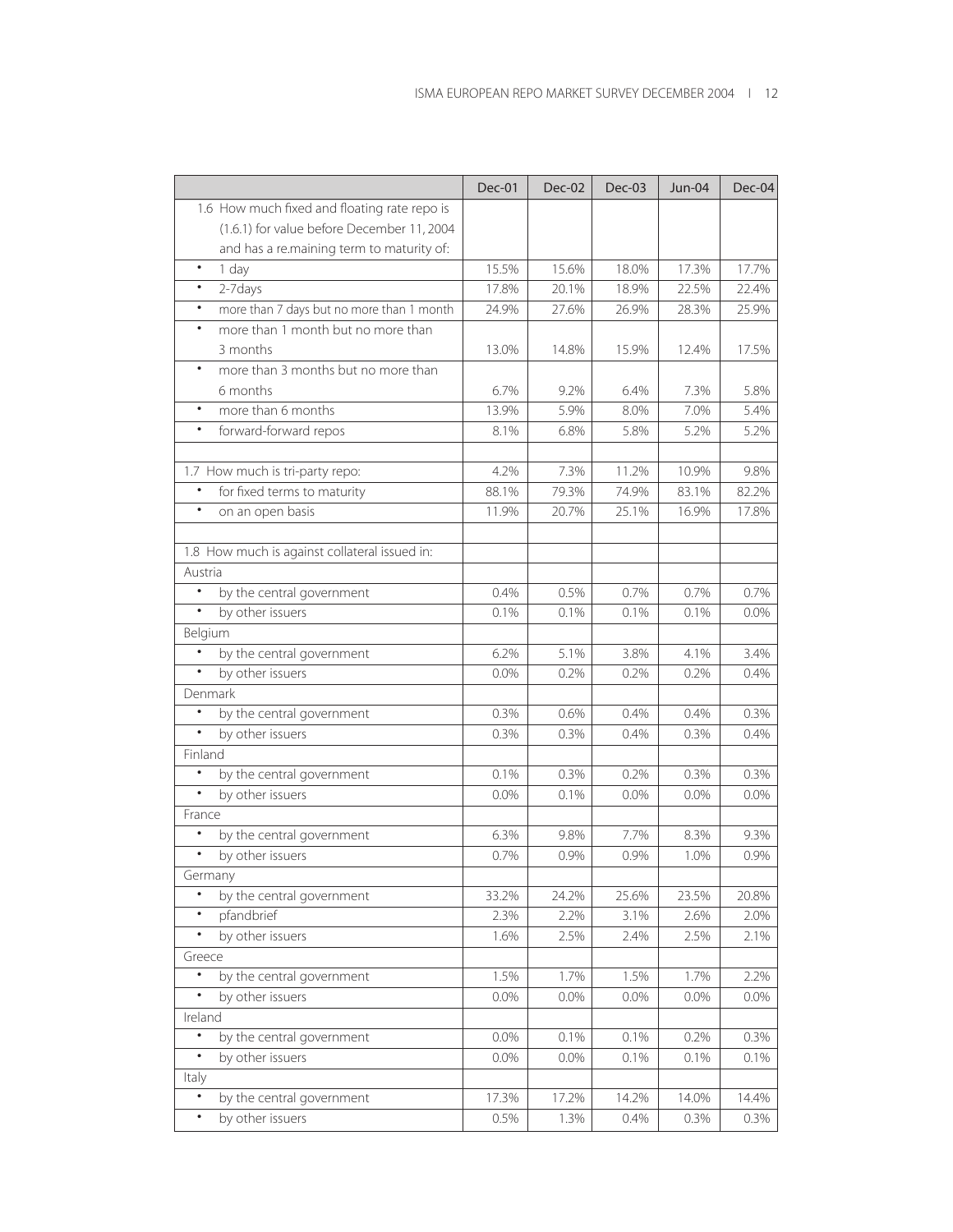|                                        | <b>Dec-01</b> | <b>Dec-02</b> | Dec-03 | <b>Jun-04</b> | Dec-04  |
|----------------------------------------|---------------|---------------|--------|---------------|---------|
| Luxembourg                             |               |               |        |               |         |
| by the central government<br>$\bullet$ | 0.0%          | $0.0\%$       | 0.0%   | 0.1%          | 0.0%    |
| $\bullet$<br>by other issuers          | 0.2%          | 0.2%          | 0.3%   | 0.6%          | 0.5%    |
| Netherlands                            |               |               |        |               |         |
| $\bullet$<br>by the central government | 1.2%          | 1.5%          | 1.7%   | 2.0%          | 2.0%    |
| $\bullet$<br>by other issuers          | 0.3%          | 0.5%          | 0.7%   | 0.8%          | 0.7%    |
| Portugal                               |               |               |        |               |         |
| by the central government              | 0.2%          | 0.2%          | 0.4%   | 0.4%          | 0.5%    |
| by other issuers<br>$\bullet$          | 0.0%          | 0.1%          | 0.0%   | 0.0%          | 0.0%    |
| Spain                                  |               |               |        |               |         |
| $\bullet$<br>by the central government | 4.6%          | 6.7%          | 6.1%   | 5.4%          | 5.0%    |
| $\bullet$<br>by other issuers          | 0.4%          | 0.3%          | 0.2%   | 0.2%          | 0.4%    |
| Sweden                                 |               |               |        |               |         |
| $\bullet$<br>by the central government | 0.7%          | 1.0%          | 0.9%   | 1.1%          | 1.8%    |
| $\bullet$<br>by other issuers          | 0.2%          | 0.5%          | 0.4%   | 0.5%          | 0.4%    |
| UK                                     |               |               |        |               |         |
| by the central government<br>$\bullet$ | 9.8%          | 9.3%          | 8.9%   | 10.3%         | 10.3%   |
| $\bullet$<br>by other issuers          | 1.5%          | 1.4%          | 1.9%   | 1.3%          | 1.7%    |
| US but settled across EOC/CS           | 2.3%          | 2.6%          | 2.9%   | 2.2%          | 2.5%    |
| other countries                        | 6.5%          |               |        |               |         |
| EU Accession countries                 |               | 0.3%          | 0.4%   |               |         |
| Cyprus                                 |               |               |        |               |         |
| $\bullet$<br>by the central government |               |               |        | 0.0%          | 0.0%    |
| by other issuers<br>$\bullet$          |               |               |        | 0.0%          | 0.0%    |
| Czech Republic                         |               |               |        |               |         |
| by the central government<br>$\bullet$ |               |               |        | 0.0%          | 0.0%    |
| by other issuers<br>$\bullet$          |               |               |        | 0.0%          | 0.0%    |
| Estonia                                |               |               |        |               |         |
| by the central government<br>$\bullet$ |               |               |        | 0.0%          | 0.0%    |
| by other issuers<br>$\bullet$          |               |               |        | 0.0%          | 0.0%    |
| Hungary                                |               |               |        |               |         |
| by the central government              |               |               |        | 0.0%          | 0.1%    |
| by other issuers                       |               |               |        | 0.0%          | 0.0%    |
| Latvia                                 |               |               |        |               |         |
| $\bullet$<br>by the central government |               |               |        | 0.0%          | $0.0\%$ |
| by other issuers<br>$\bullet$          |               |               |        | 0.0%          | 0.0%    |
| Lithuania                              |               |               |        |               |         |
| by the central government              |               |               |        | 0.0%          | 0.0%    |
| by other issuers<br>$\bullet$          |               |               |        | 0.0%          | 0.0%    |
| Malta                                  |               |               |        |               |         |
| $\bullet$<br>by the central government |               |               |        | 0.0%          | 0.0%    |
| by other issuers<br>$\bullet$          |               |               |        | 0.0%          | 0.0%    |
| Poland                                 |               |               |        |               |         |
| $\bullet$<br>by the central government |               |               |        | 0.1%          | 0.1%    |
| by other issuers                       |               |               |        | $0.0\%$       | 0.0%    |
|                                        |               |               |        |               |         |
|                                        |               |               |        |               |         |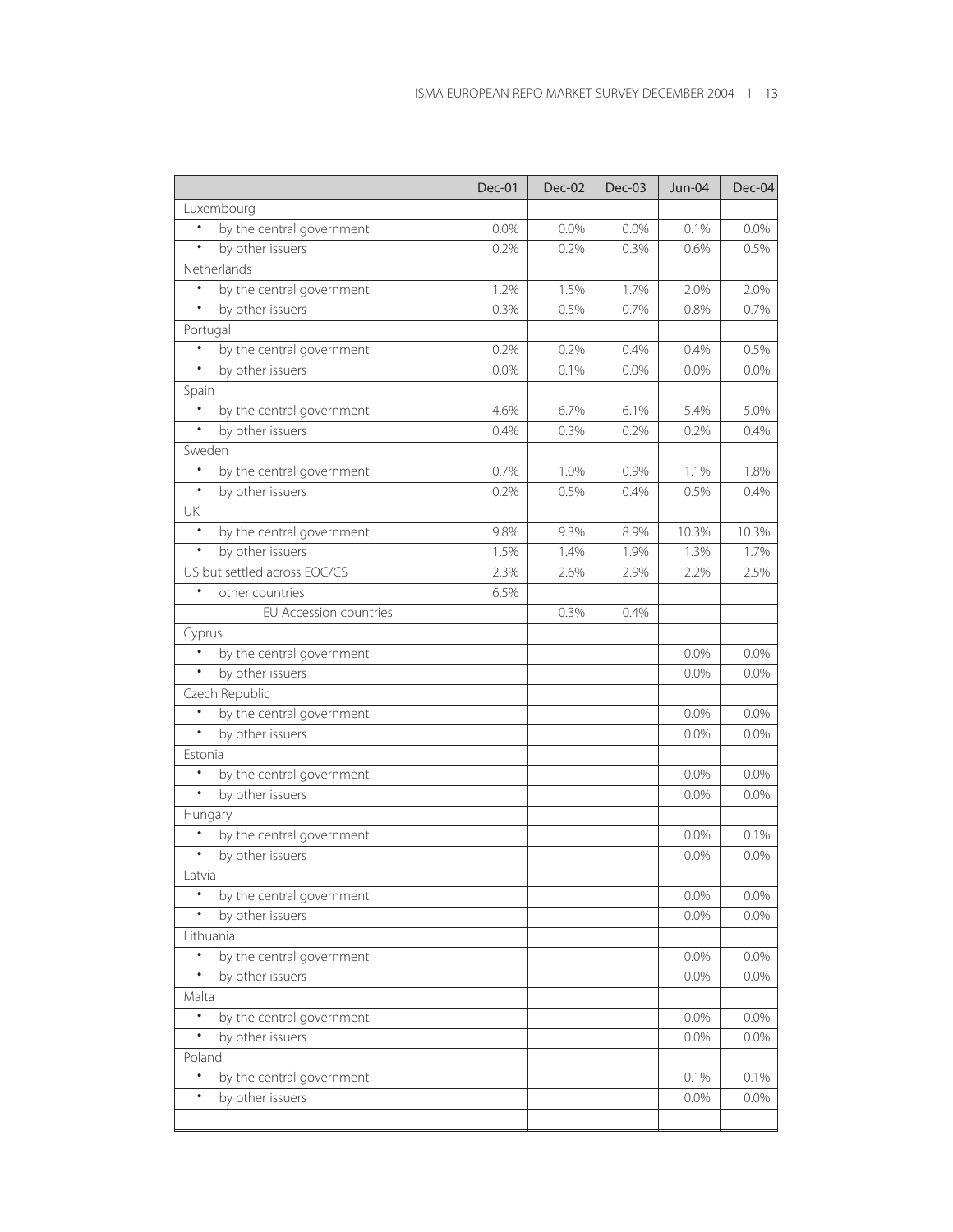|                                                 | Dec-01 | Dec-02 | Dec-03 | Jun-04 | Dec-04  |
|-------------------------------------------------|--------|--------|--------|--------|---------|
| Slovak Republic                                 |        |        |        |        |         |
| $\bullet$<br>by the central government          |        |        |        | 0.0%   | 0.0%    |
| by other issuers<br>$\bullet$                   |        |        |        | 0.0%   | 0.0%    |
| Slovenia                                        |        |        |        |        |         |
| by the central government<br>٠                  |        |        |        | 0.0%   | 0.0%    |
| by other issuers<br>$\bullet$                   |        |        |        | 0.0%   | $0.0\%$ |
| other<br>$\bullet$                              |        |        |        |        |         |
| OECD                                            |        | 6.9%   | 9.4%   | 9.8%   | 13.3%   |
| non-OECD EMEA                                   |        | 0.2%   | 0.4%   | 1.3%   | 0.6%    |
| non-OECD Asian & Pacific                        |        | 0.1%   | 0.2%   | 0.1%   | 0.5%    |
| non-OECD Latin America                          |        | 0.1%   | 0.3%   | 0.5%   | 0.4%    |
| equity                                          |        | 0.1%   | 2.2%   | 1.8%   | 0.4%    |
| collateral of unknown origin                    | 1.2%   | 0.9%   | 0.7%   | 1.2%   | 0.8%    |
| Q2 What is the total value of securities loaned |        |        |        |        |         |
| and borrowed by your repo desk:to/from          |        |        |        |        |         |
| counterparties                                  |        |        |        |        |         |
| in the same country as you                      | 49.5%  |        |        |        |         |
| in fixed income<br>$\bullet$                    |        | 49.7%  | 45.3%  | 53.8%  | 50.2%   |
| ٠<br>in equity                                  |        | 0.5%   | 0.3%   | 1.0%   | 2.6%    |
| cross-border in (other) eurozone countries      | 15.9%  |        |        |        |         |
| in fixed income<br>$\bullet$                    |        | 22.3%  | 13.4%  | 19.4%  | 24.3%   |
| $\bullet$<br>in equity                          |        | 0.1%   | 0.6%   | 0.2%   | 2.7%    |
| cross-border in non-eurozone countries          | 34.7%  |        |        |        |         |
| in fixed income<br>٠                            |        | 27.2%  | 40.3%  | 25.4%  | 19.5%   |
| ٠<br>in equity                                  |        | 0.2%   | 0.1%   | 0.3%   | 0.6%    |
| for which the term to maturity is               |        |        |        |        |         |
| fixed<br>$\bullet$                              | 70.8%  | 75.5%  | 80.8%  | 65.9%  | 55.0%   |
| $\bullet$<br>open                               | 29.2%  | 24.5%  | 19.2%  | 34.1%  | 45.0%   |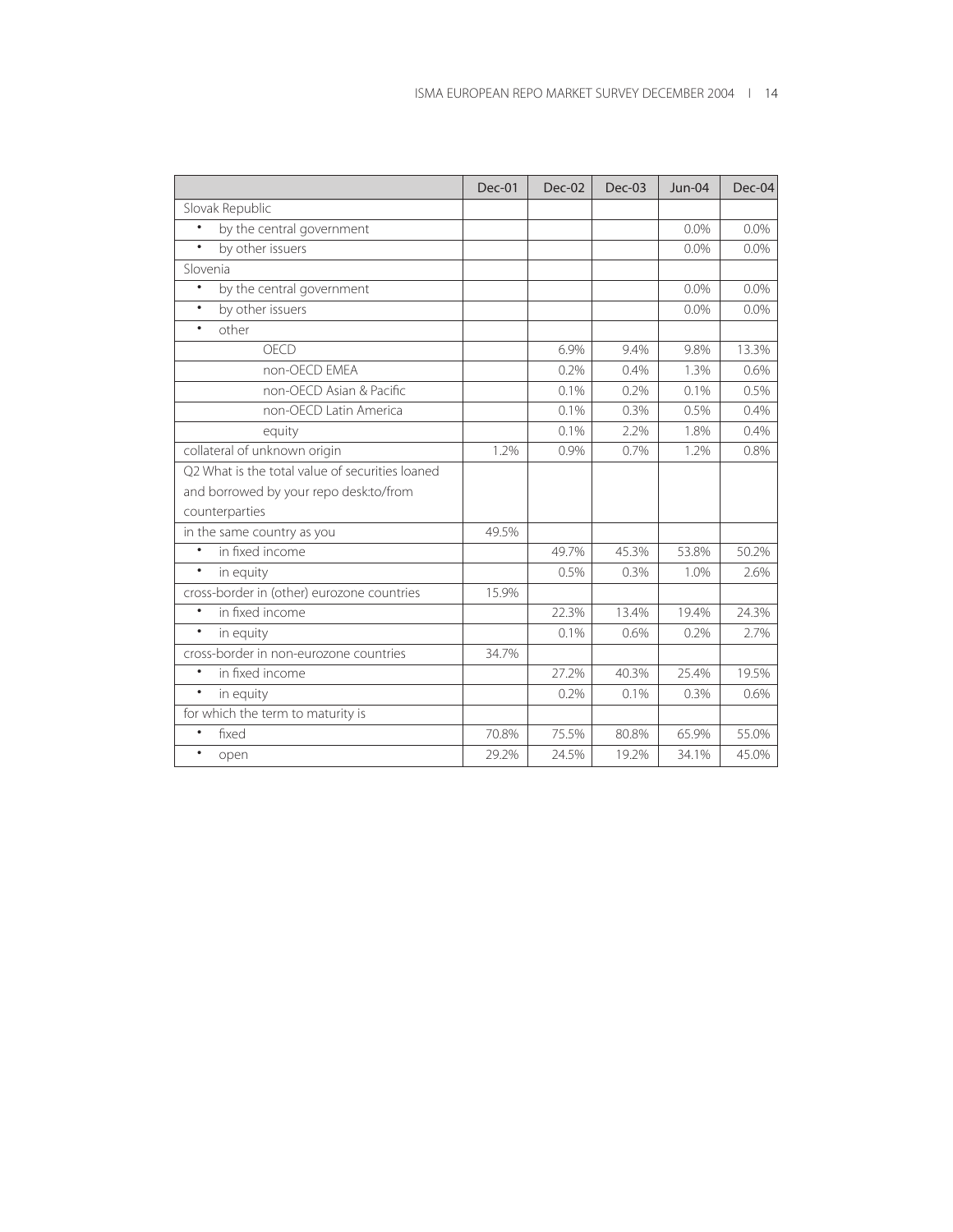#### Total repo business (Q1)

The total value at close of business on December 8, 2004, of repos and reverse repos outstanding on the books of the 76 institutions which participated in the survey was **EUR 5,000** billion, of which, 50.1% were repos and 49.9% were reverse repos. The values measured by the survey are gross figures, which means that they have not been adjusted for the double counting of transactions between pairs of survey participants.

Nor does the survey measure the value of repos transacted with central banks as part of official monetary policy operations. However, the ECB provided a value for "official" repos outstanding at close of business on December 8, 2004, with those participants in the ISMA survey who are eligible to participate in the ECB's repo operations and who agreed to be included. This was EUR 188 billion, which represents some 53% of the value of outstanding repos between all eligible banks and the ECB at close of business on December 8, 2004.

In order to gauge the year-on-year growth of the European repo market (or at least of that segment represented by the institutions which participated in the survey), it is not valid to simply compare the total value of repos and reverse repos with the same figures in previous surveys. Some of the changes represent the entry and exit of institutions into and out of the survey, mergers between banks and the reorganization of repo books within banks. To overcome the problem caused by changes in the sample of survey participants, comparisons were made of the aggregate outstanding contracts reported only by institutions which had participated in several surveys. The repo business of the 30 institutions which have participated in all eight surveys grew by 22.3% year-on-year to December 2004. Most of this growth occurred in the six months from December 2003 to June 2004. From June 2004 to December 2004, the rate of growth of this sample was only 5.9%. Of the 65 institutions that participated in the December 2004 and December 2003 surveys, growth was 31.6% over the year. Of the 71 institutions that participated in the December 2004 and June 2004 surveys, growth over the six months was 10.9%.

The average size of repo books in December 2004 was about EUR 66 billion (standard deviation EUR 106 billion). Of the 65 institutions that participated in both the December 2004 and December 2003 surveys, there was a clear bias towards growth, with the repo books of 42 expanding and 23 contracting. In contrast, between the December 2004 and June 2004 surveys, of the 71 institutions that participated in both these surveys, the repo books of 40 expanded and 36 contracted.

#### Counterparty analysis (Q1.1)

The share of reported outstanding repos that had been transacted directly with the other counterparties (i.e. not through a voice-broker or over an ATS) was 54.5%, up from 51.9% in June 2004 and 52.8% in December 2003.

A sub-set of direct repos, equivalent to 9.8% of the total outstanding business, was settled through tri-party repo arrangements.This is lower than in June 2004 (10.9%) and December 2003 (11.2%), but still significantly higher than in June 2003 (6.2%) and previous surveys. The number of institutions in the survey reporting tri-party repos fell to 34 from 38 in June 2004 but was up on the 32 in December 2003.

The main tri-party repo agents in Europe again contributed data to the survey. Returns were received from Bank of New York, Clearstream, Euroclear, JP Morgan Chase and SegaInterSettle (SIS). The total value of outstanding tri-party repo contracts on December 8, 2004, was EUR 297.2 billion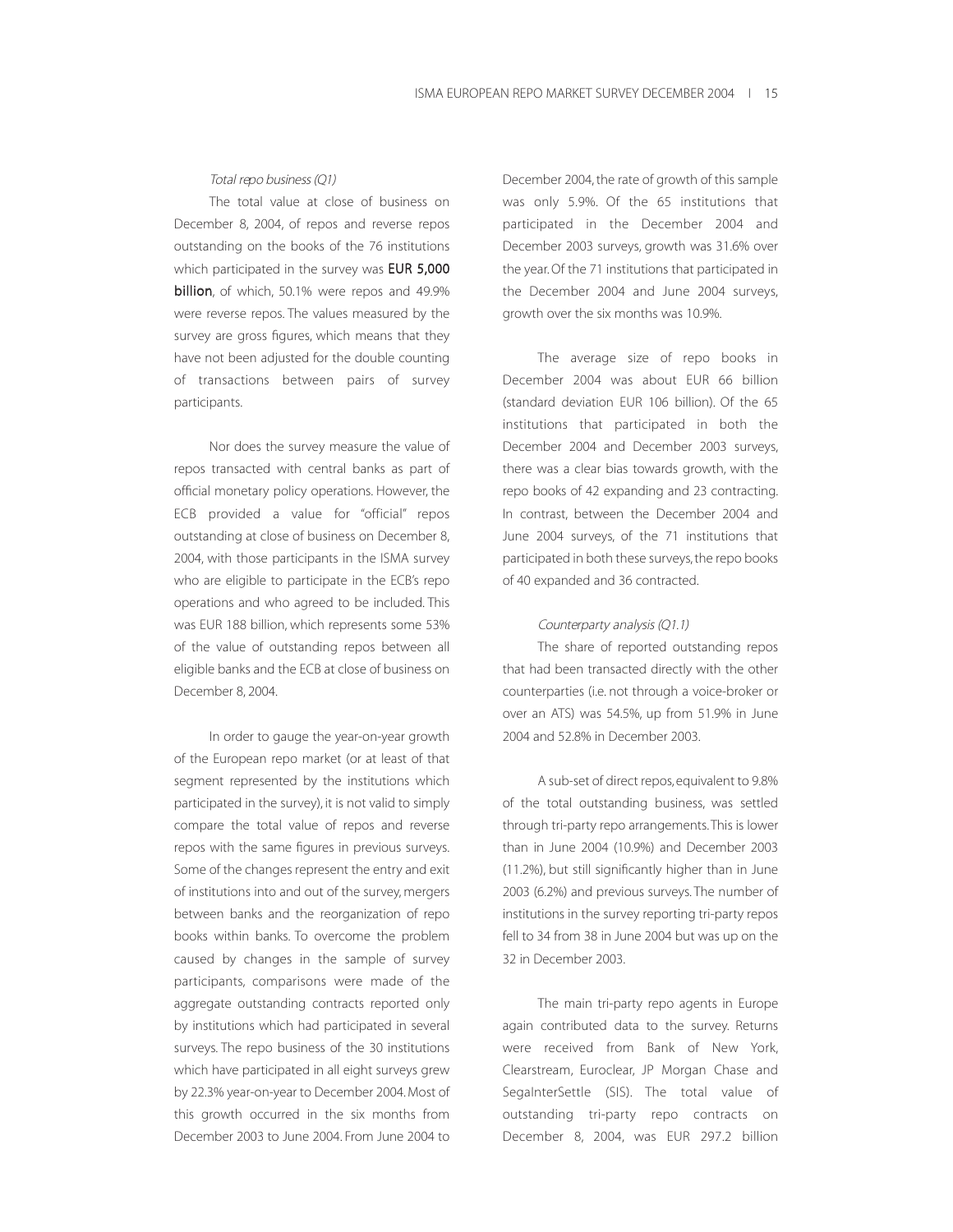compared with EUR 260.6 billion in June 2004, equivalent to 5.9% of the total value of outstanding repos reported in the main survey. This compares to the share of 9.8% reported in the main survey. The difference is likely to be due mainly to double-counting, as the data reported by the tri-party repo agents include only one side of each transaction.

The composition of tri-party business was very different from that reported in the main survey. 30.5% was domestic (compared with 38.4% in June 2004) and 62.9% was cross-border with counterparties outside the eurozone (compared with 60.8% in June 2004). 58.0% was against euro, 13.3% against sterling and 24.9% against US dollars compared with 59.8%, 11.6% and 28.1%, respectively, in June 2004. 59.0% of triparty contracts were cross-currency compared with 60.5% in June 2004. The size of crosscurrency business done through tri-party arrangements may help to explain the discrepancy between the currency denomination of cash and collateral in the main survey, which suggests that there is much more cross-currency repo business than that reported directly. 74.9% of outstanding tri-party contracts were for 1 month or less compared with 76.8% in June 2004. 84.8% were fixed-term compared with 87.4% in June 2004: the remainder was largely open contracts. The share of collateral issued in the EU fell sharply to 66.9% from 76.5% in June 2004 and collateral issued in the eurozone fell to 52.7% from 64.9%. There were falls in the shares of collateral issued in Germany (18.0% from 27.2%), US (6.5% from 11.1%), France (6.9% from 8.2%) and Italy (5.2% from 5.5%), but increases in the shares of collateral issued in the UK (11.8% from 8.6%) and Netherlands (8.0% from 7.7%). The share of government bonds increased to 44.2% from 36.3%.

The share of voice-brokers in December 2004 was 24.2% compared with 24.8% in June 2004 and 27.2% in December 2003. In the case of the voice-brokers represented in the WMBA data, of the contracts negotiated through those firms and still outstanding on the survey date, the proportion between domestic counterparties was 43.6%, very little changed from June 2004 (43.1%). The share of cross-border business by voice-brokers between counterparties both outside the eurozone reached 11.8% compared to 9.6% in June 2004 and just 2.1% in December 2003. The remaining cross-border business was between counterparties both within the eurozone (down to 18.7% from 23.8% in June 2004 and 21.1% in December 2003) and between counterparties of which only one was in the eurozone (up to 25.8% from 23.4% in June 2004 and 21.2% in December 2003).

The share of inter-dealer ATSs was 21.3% compared with 23.8% in June 2004 and 20.0% in December 2003.The number of institutions in the latest survey reporting use of ATSs increased to 50 from 49 in June 2004, level with the number in December 2003.

The principal automated trading systems (ATS) operating in Europe provided data directly to the survey. Returns were received from BrokerTec, Eurex Repo and MTS. The aggregate value of their transactions outstanding on December 8, 2004, was equivalent to 12.5% of the value of the main survey, unchanged from June 2004. This is over half the main survey estimate of 21.3%. The difference is likely to be due mainly to double-counting in the main survey as the ATS data count only one side of each transaction. Another difference is that the main survey includes business over at least one additional ATS.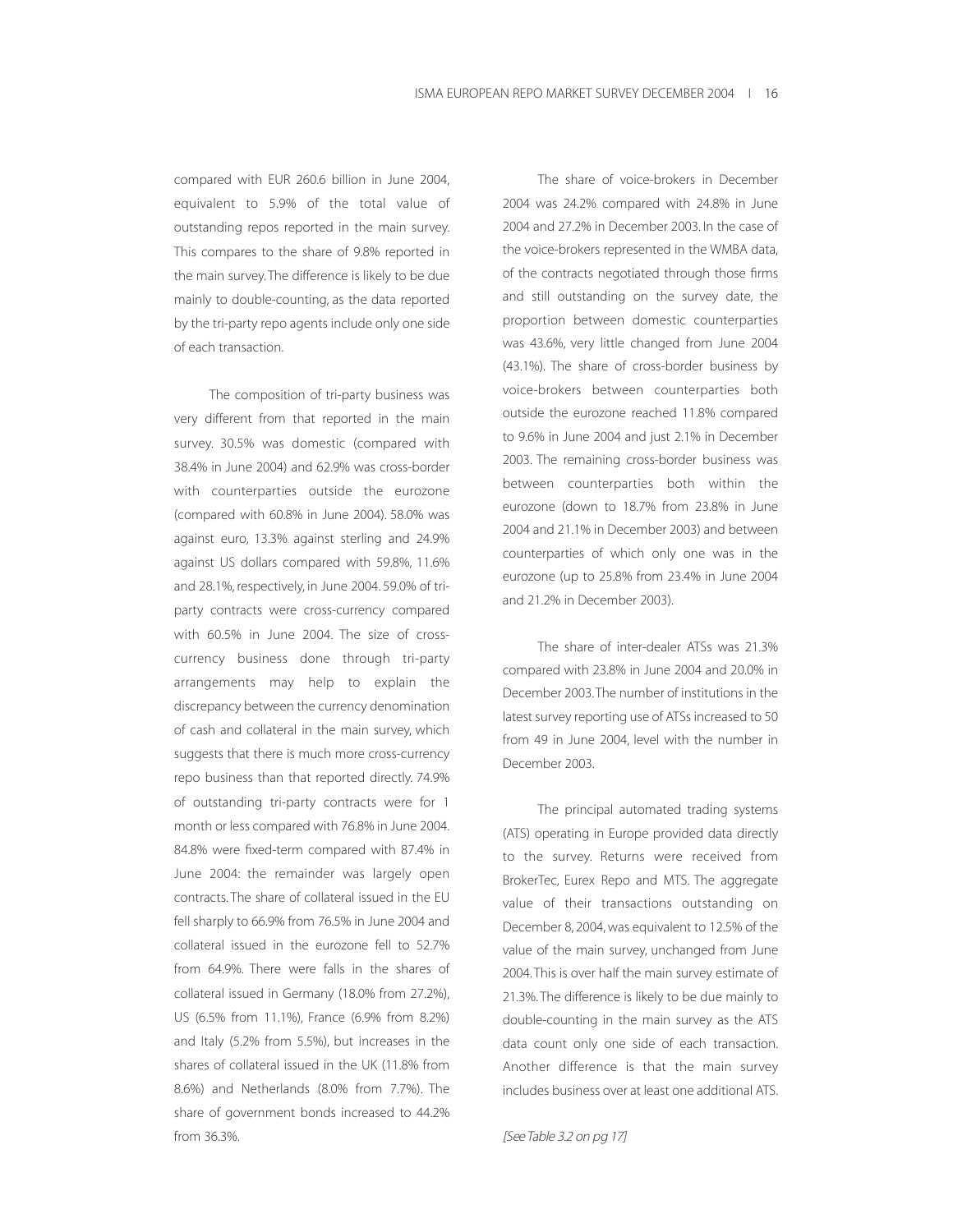| Table 3.2                                                          |    |    |    |    |                |    |        |    |  |  |
|--------------------------------------------------------------------|----|----|----|----|----------------|----|--------|----|--|--|
| Numbers of participants reporting particular types of business     |    |    |    |    |                |    |        |    |  |  |
| Dec-01<br>Dec-02<br>Dec-03<br>Jun-01<br>Jun-02<br>Jun-03<br>Jun-04 |    |    |    |    |                |    | Dec-04 |    |  |  |
| <b>ATS</b>                                                         | 19 | 28 | 39 | 48 | 51             | 50 | 49     | 50 |  |  |
| anonymous ATS                                                      | 13 | 16 | 21 | 35 | 31             | 29 | 32     | 36 |  |  |
| voice-brokers                                                      | 41 | 43 | 67 | 65 | 6 <sup>1</sup> | 58 | 56     | 55 |  |  |
| tri-party repo                                                     | 21 | 22 | 29 | 32 | 34             | 32 | 38     | 34 |  |  |
| total                                                              | 48 | 61 | 86 | 82 | 84             | 76 | 81     | 76 |  |  |

#### Figure 3.1 – Counterparty analysis



#### Geographical analysis (Q1.1)

The shares of domestic and cross-border business fell sharply over the year to December 2004. 33.9% of reported outstanding repo contracts were with domestic counterparties, compared with 37.3% in June 2004 and 39.6% in December 2003. 54.3% of contracts were crossborder, compared with 51.0% in June 2004 and 52.1% in December 2003. The share of contracts that had been transacted anonymously on an ATS and settled with a central clearing counterparty (CCP) rose slightly to 11.7% in December 2004 from 11.6% in June 2004 but was well up on the 8.3% reported in December 2003. The number of institutions reporting anonymous electronic in December 2004 was up to 36 from 29 in June 2004 and 31 in December 2003.

Of the business reported directly by the ATSs, 59.5% was transacted anonymously, almost exactly the same as in June 2004 (59.4%). This corresponds to a share of 7.5% of the total value of outstanding contracts, virtually unchanged

from June 2004 (7.4%) and compared to the 11.7% share reported in the main survey. Doublecounting of business in the main survey is the likely reason for the discrepancy.

In the cross-border business reported in the main survey, a larger share was with counterparties in the eurozone. In December 2004, this accounted for 29.9% of outstanding contracts compared with 25.6% in June 2004 and 27.3% in December 2003. 24.4% of reported transactions were with counterparties outside the eurozone, compared to 25.4% in June 2004 and 24.8% in December 2003. It is important to note that the survey only identifies the destination of business, not its sources. Thus, business with counterparties outside the eurozone includes transactions in which the other counterparty is located inside the eurozone.

#### Figure 3.2 – Geographical analysis



#### Settlement analysis (Q1.7)

Of reported tri-party repo business, the share of fixed-term repos was 82.2%, similar to the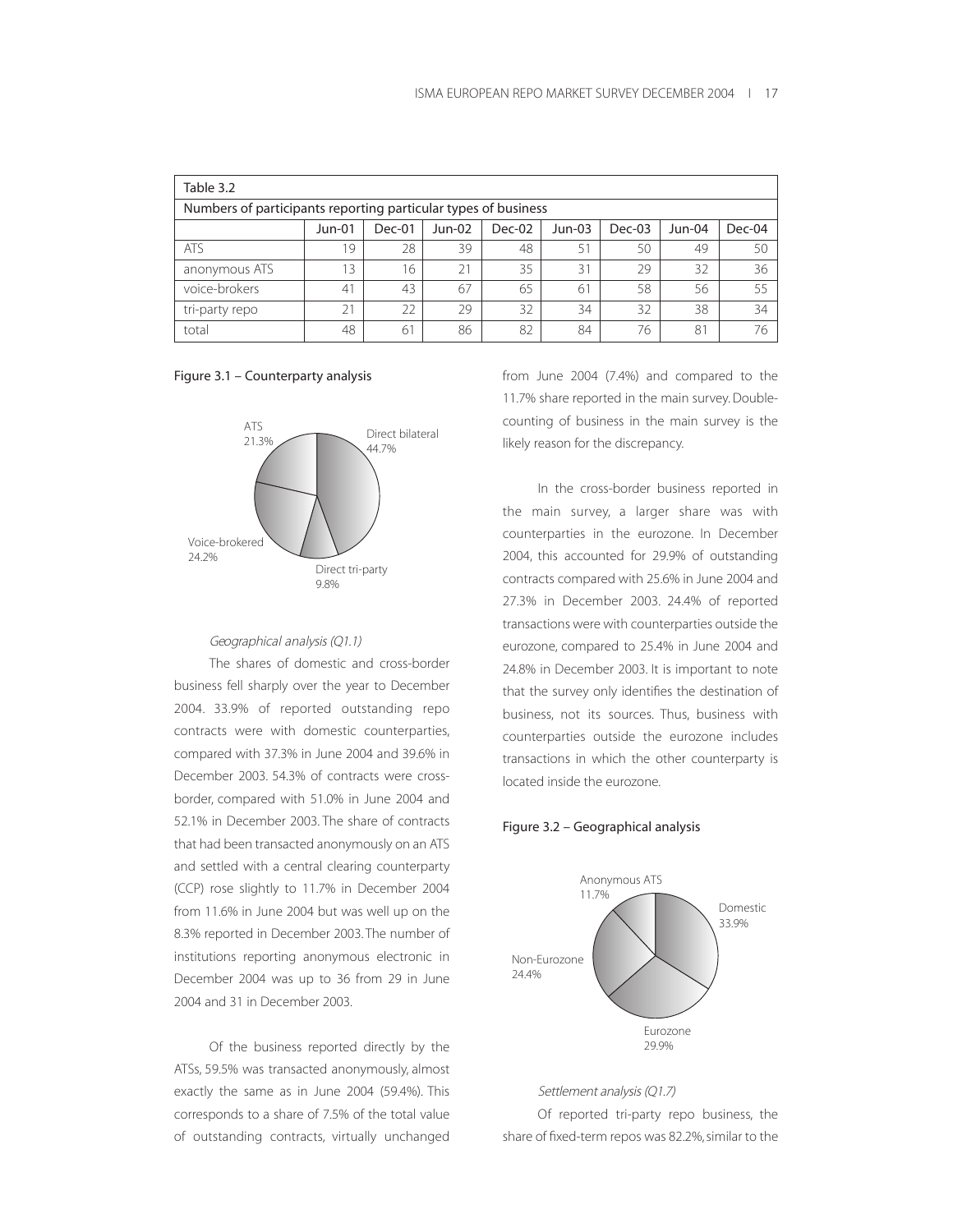83.1% reported in June 2004 but significantly up from the 74.9% reported in December 2003, although still below previous levels. These numbers are similar to those reported by the WMBA.

#### Cash currency analysis (Q1.2 and Q1.3)

In this survey,70.4% of reported outstanding repos were denominated in euros, virtually identical to the share of 70.5% reported in June 2004 but lower than the 72.7% reported in December 2003.The pound sterling accounted for 10.9%, US dollars for 11.6% and Japanese yen for 3.6%, compared with 11.8%, 10.8% and 3.5%, respectively, in June 2004 and 10.3%, 10.6% and 3.3%, respectively, in December 2003.

The reported share of cross-currency repos remained insignificant at 1.0%. It was 1.1% in June 2004 and 1.2% in December 2003. However, the response rate to this question remains low.

In the case of the voice-brokers contributing data through the WMBA, the euro continued to account for a much smaller share than in the main survey (64.1% compared to 60.0% in June 2004 and 64.5% in December 2003). The share of the US dollar fell back to 5.5% from 9.7% in June 2004 and closer to the 5.2% reported in December 2003. The share of the pound sterling remained much higher than the main survey at 26.4%, virtually unchanged from the 26.3% reported in June 2004 but slightly up from the 25.6% reported in December 2003. Again, this would seem to reflect the primary location of these voice-brokers in London.

The euro was by far the largest currency in ATS business, accounting for 86.3% compared with 89.2% in June 2004. Sterling accounted for 6.9%, up from 3.5% in June 2004. The 'other currencies' category in ATS business was probably dominated by Swiss francs, reflecting the Swiss franc market operated by Eurex Repo.

Figure 3.3 – Currency analysis



#### Collateral analysis (Q1.8)

66.3% of repo collateral held by survey participants was issued in countries in the eurozone, compared with 69.0% in June 2004 and 70.5% in December 2003. Collateral issued in Germany continued to account for the largest single share at 24.9%, but this was much lower than the 28.5% reported in June 2004 and the 31.1% reported in December 2003. The share of Italian collateral held up at 14.7% compared to 14.3% in June 2004 and 14.7% in December 2003.The share of collateral issued in France was higher at 10.1% from 9.3% in June 2004 and 8.5% in December 2003. Another important source of collateral was the UK (12.0% compared to 11.6% and 10.8%, respectively, in the two previous surveys). There were reductions in the shares of collateral issued in Spain (5.4% compared to 5.6% and 6.3%) and Belgium (3.8% compared to 4.3% and 4.0%).

The 10 countries which recently joined the EU accounted for 0.3% of collateral. This was largely issued in Hungary and Poland.

The share of collateral issued in "other OECD countries"(i.e. not the EU or the US) jumped to 13.3% from 9.8% in June 2004 and 9.4% in December 2003.

The share of equity collateral fell sharply to 0.4% from 1.8% in June 2004 and 2.2% in December 2003.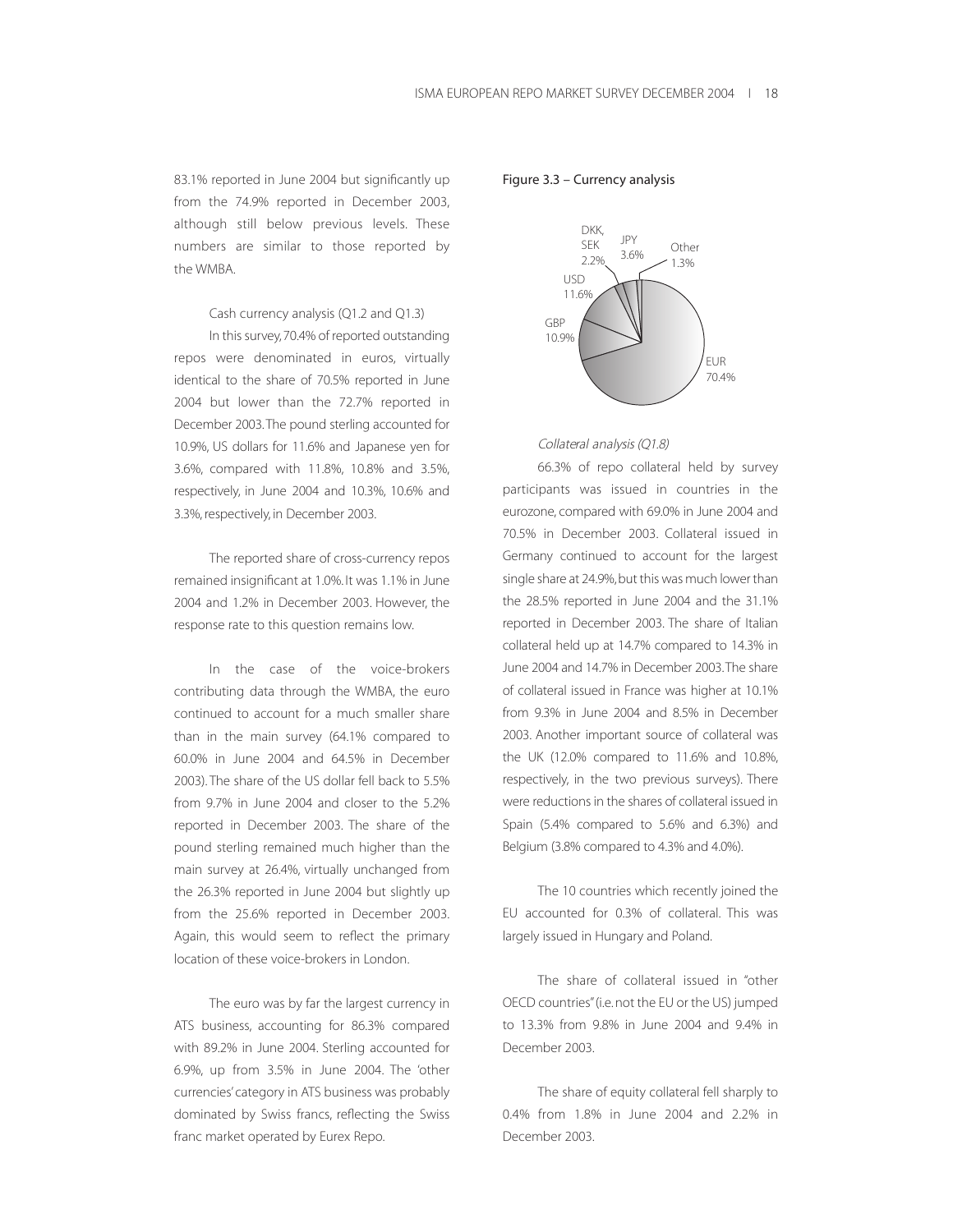Business reported by ATS was overwhelmingly in collateral issued in Germany (37.6% compared with 38.8% in June 2004) and Italy (26.8% compared with 29.4%). Other significant shares were held by collateral issued in France (up to 13.6% from 8.6%), UK (7.6% compared with 3.5%), Belgium (2.3% compared with 2.9%), Netherlands (3.4% compared with 2.8%), Spain (2.4% compared with 1.9%), Greece (2.3% compared with 1.6%) and Austria (1.7% compared with 1.0%). The share of "other OECD countries" fell from 7.3% to zero. This possibly anomalous change meant that the share of collateral issued in EU countries and repoed electronically increased to 99.7% from 92.4% in June 2004 and the share of collateral issued in eurozone countries increased to 92.1% from 88.9%.

#### Figure 3.4 – Collateral analysis



The share of collateral in the main survey issued by central governments was 87.8% compared with 87.4% in June 2004 and a low of 86.6% in December 2003.

The share of government bonds in the business reported directly by the ATSs remained very much higher at 98.9% compared with 97.4% in June 2004.

The latest data reported by the WMBA measured, for the first time, the share of specials.

These are repo transactions in collateral for which there is such strong demand that buyers are willing to offer cash in exchange at below the normal 'general collateral'(GC) repo rate.The share of specials in the brokered market turned out to be 6.4%. This is on the low side of expectations, but entirely plausible.

#### Contract analysis (Q1.4)

The share of reported outstanding repo contracts taking the form of classic repos (also sometimes called "repurchase agreements") was 80.6%, very similar to the 80.9% reported in June 2004 and the 80.8% reported in December 2003. 11.3% were sell/buy-backs documented under agreements such as the TBMA/ISMA or PSA/ISMA Global Master Repurchase Agreements (GMRA) and 8.0% were undocumented sell/buy-backs. This compares to 11.2% and 7.8%, respectively, in June 2004, and 9.7% and 9.6%, respectively, in December 2003.

#### Figure 3.5 – Contract analysis



#### Repo rate analysis (Q1.5)

The share of fixed-rate repos was 86.6% compared with 87.1% in June 2004 and a high of 89.6% in December 2003. Floating-rate repos (largely indexed to EONIA) increased to 7.6% from 6.6% in June 2004 and 5.6% in December 2003. The share of open repo (no fixed maturity date but terminable on demand by either counterparty) fell back to 5.8% from 6.2% in June 2004 but up from 4.8% in December 2003.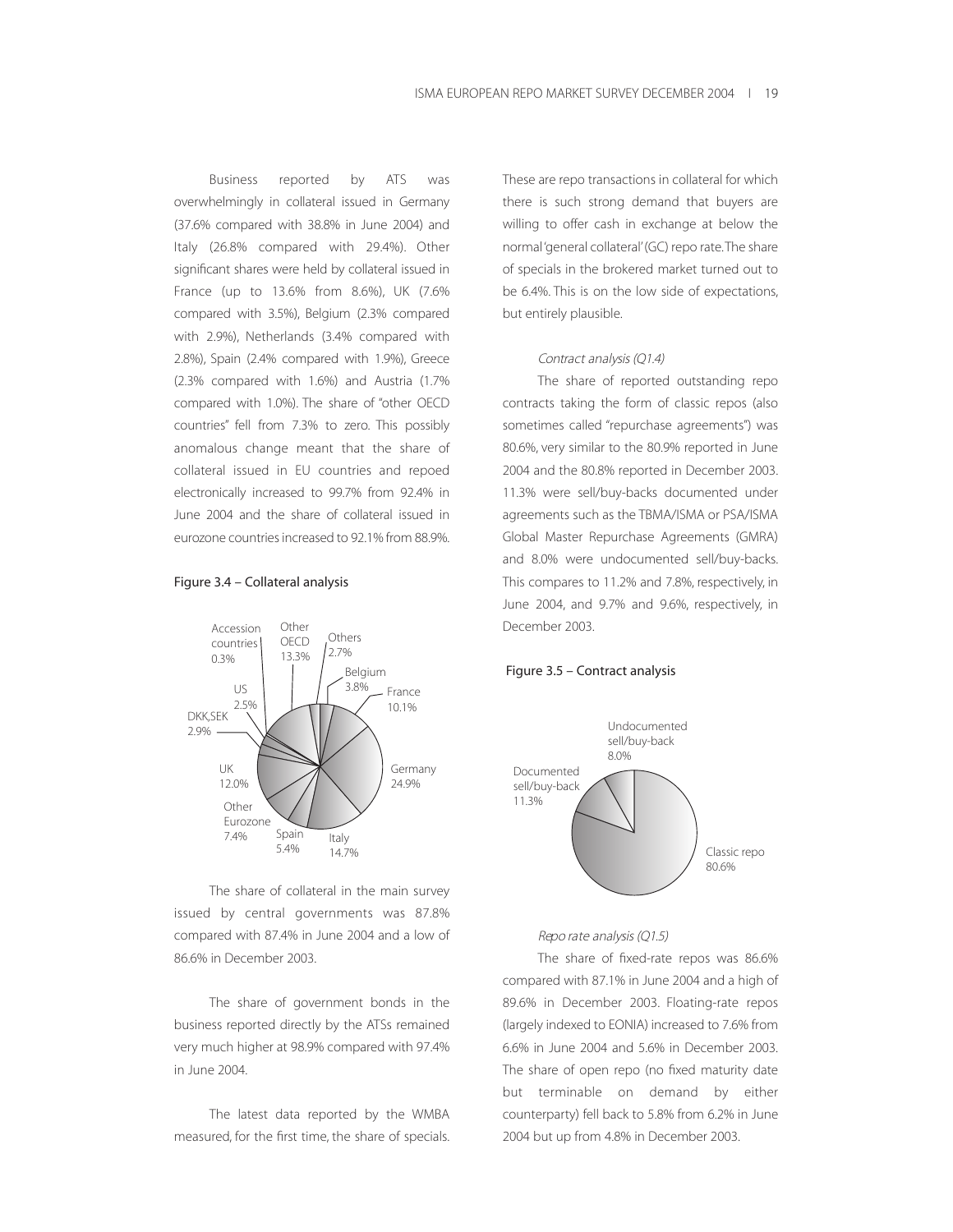87.8% of the business reported directly by the ATSs was fixed-rate compared with 91.6% in June 2004. The remainder was floating-rate.

#### Figure 3.6 – Repo rate analysis



#### Maturity analysis (Q1.6)

In line with previous patterns of seasonality, the average remaining term to maturity lengthened over the six months to December 2004. 33.9% of outstanding business had remaining terms to maturity of more than one month, compared with 31.9% in June 2004 and 36.1% in December 2003. The share of contracts with remaining terms of one month or less fell to 66.0% compared with 68.1% in June 2004 and 63.8% in December 2003. However, the share of



contracts with more than 3 months remaining to maturity has been on a declining trend, reaching 16.4% from 19.5% in June 2004 and 20.2% in December 2003. The share of contracts of 3 months or less has been on a rising trend, reaching 83.5% from 80.5% in June 2004 and 79.7% in December 2003.

The share of forward-forward repos was unchanged at 5.2%, the same level as in June 2004 but down from 5.8% in December 2003.

The voice-brokered business reported by the WMBA continued to have a much longer average remaining term to maturity and a larger share in forward-forward repos, although average term to maturity shortened in December 2004 compared with June 2004. Thus, only 10.7% was for one week or less, and 27.9% for one month or less (compared with 8.7% and 22.5%, respectively, in June 2004 and 11.2% and 30.4%, respectively, in December 2003). The share of forward-forwards fell back to 36.7% from 47.7% in June 2004 closer to the 31.4% reported in December 2003.

(left to right columns show June 2001, December 2001, June 2002, December 2002, June 2003, December 2003, June 2004, December 2004)

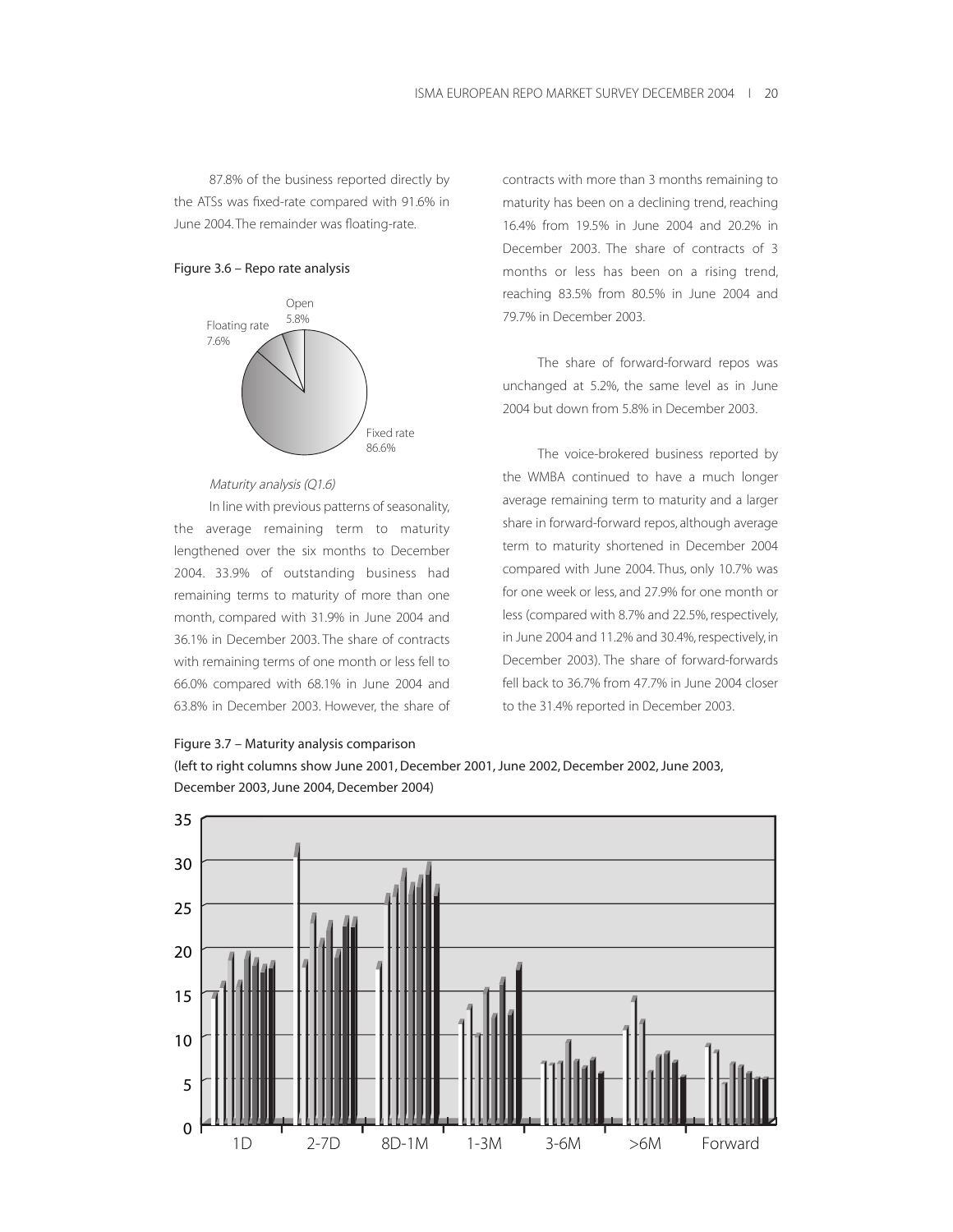The bulk of outstanding contracts reported directly by the ATSs had a remaining term to maturity of one day (79.2% compared with 82.2% in June 2004). Most of the remaining business was from 2 days to 1 week (11.6% compared with 6.3% in June 2004) and from 1 week to 1 month (6.6% compared with 8.6% in June 2004).Terms of more than 1 month accounted for only 2.5% (compared with 1.2% in June 2004) and forwardforward repos for 0.9% (compared with 1.6%).The short average term of maturity of repo transacted over ATSs confirms that there is a very big difference between the value of outstanding contracts measured in the survey and the turnover numbers usually published by ATSs. In this sense, the survey understates the importance of electronic trading in the repo market.

#### Product analysis (Q2)

The share of total business accounted for by securities lending and borrowing conducted on repo desks jumped to 19.2% from 13.0% in June 2004, compared to the record 24.7% reported in December 2003. The share of fixed income securities dropped to 94% from 98.6% in June 2004 and 99.0% in December 2003.

December 2003, while the top twenty accounted for 80.4% compared to 78.0% and 78.1%, respectively. The share of the top thirty increased to 91.5% from 90.0% and 87.8%, respectively.





Although the apparent concentration of business is high, this does not mean that the largest institutions have commensurate market power. A better measure of market concentration – often used in competition analyses – is the Herfindahl Index. The Index for the survey rose sharply to 0.047 but from a low base of 0.040 in June 2004 and 0.045 in December 2003. This change partly reflected the exit of smaller institutions from the survey.



Figure 3.8 – Product analysis

Concentration analysis

In the latest survey, the top ten institutions accounted for 58.4% of total reported business, up from 53.0% in June 2004 and 56.7% in

<sup>&</sup>lt;sup>1</sup> The Herfindahl Index is the sum of the squares of market shares divided by the square of the sum of market shares ividex, the lower the degree of competition. If the index, the lower the degree of competition. If the i insignificant the market shares of all the other survey participants. A market in which several institutions have very large market shares can therefore have a relatively low index.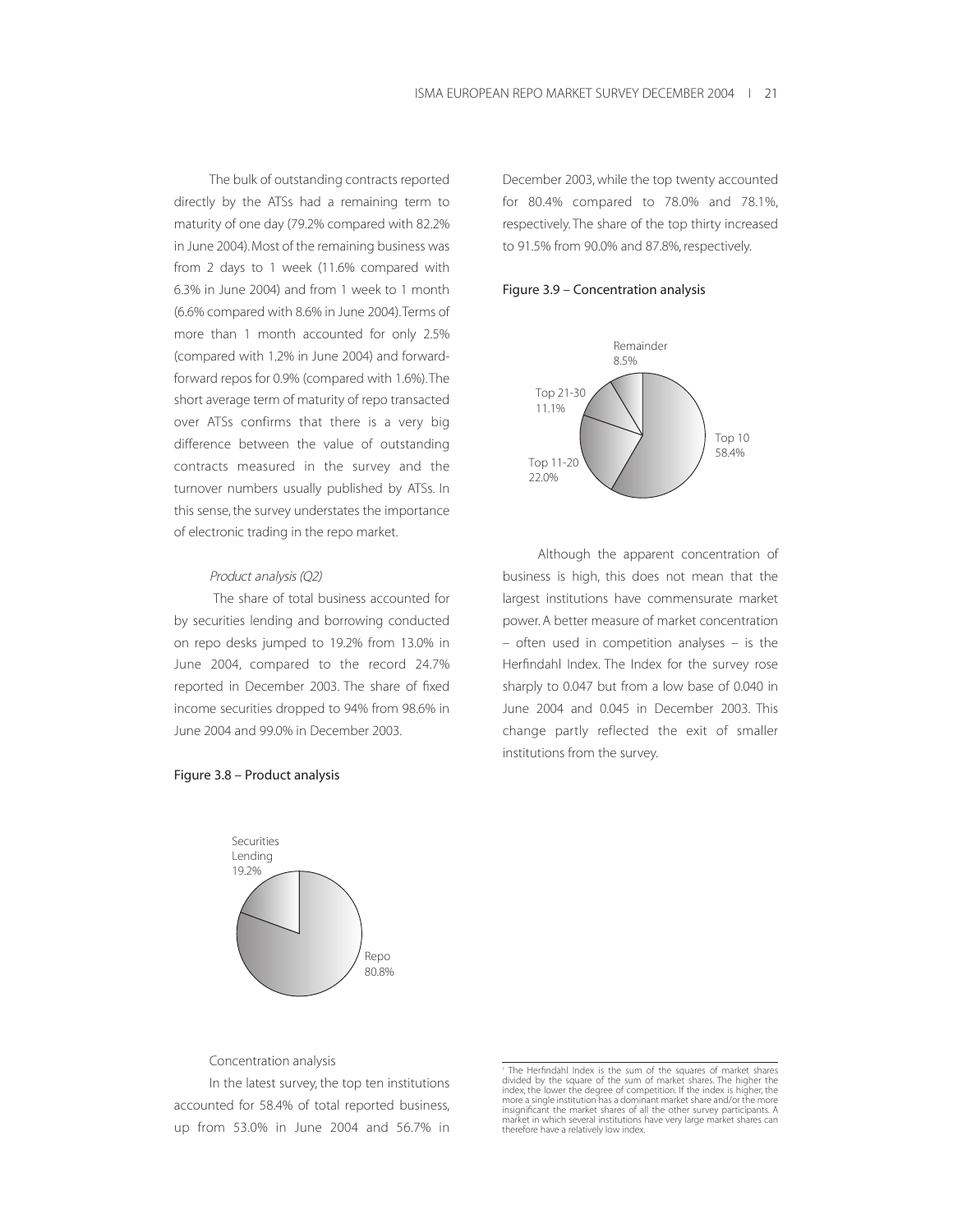## CHAPTER 4: CONCLUSION

The ISMA survey on December 8, 2004 again confirmed the enormous size of the European repo market by fixing the lower boundary of that market at EUR 5,000 billion in terms of outstanding contracts. It also revealed strong year-on-year growth of between about 22% and 32%, much of it between December 2003 and June 2004.

While 2004 saw important advances in electronic trading compared with previous years, the rate of growth of market share slowed over the year. Electronic trading now accounts for 21.3% of reported business, while anonymous electronic trading has a market share of 11.7%.

A similar story applied to tri-party repo. After a dramatic jump in market share to 11.2% in December 2003 from 6.2% in June 2003, tri-party repo had drifted down to 9.8% by the time of the latest survey.

The latest survey reveals a decline in the share of eurozone collateral to 66.3% from 70.5% in December 2003. This reflects primarily a reduction in the share of German collateral (from 31.1% to 24.9%). This may indicate an overall slowdown in the eurozone repo market, although certain sectors of that market are buoyant (e.g.the share of French collateral grew from 8.6% to 10.1%). On the other hand, there has been an as yet unexplained jump in the share of collateral issued in 'other OECD countries' from 9.4% to 13.3%.

One of most interesting additions in the latest survey is an estimate for the share of specials. The WMBA reported that specials accounted for 6.4% of the outstanding contracts brokered by its members.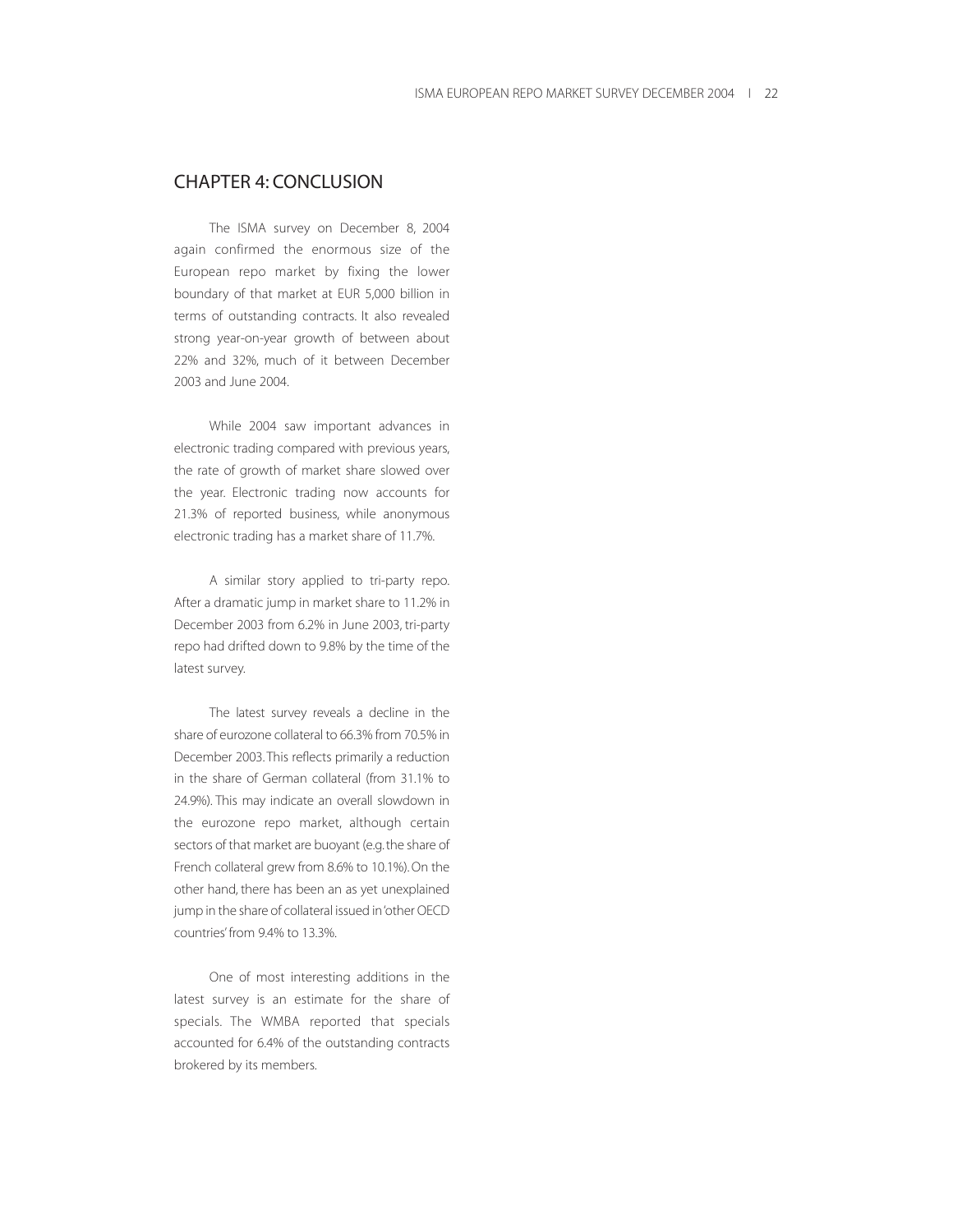## APPENDIX A: SURVEY GUIDANCE **NOTES**

The following extract is based on the Guidance Notes issued to participants in conjunction with the survey that took place on December 8, 2004.

The data required by this survey are: the total value of the repos and reverse repos booked by your repo desk that are still outstanding at close of business on Wednesday, December 8, 2004, and various breakdowns of these amounts.

Branches of your bank in other countries in Europe may be asked to complete separate returns. If your repo transactions are booked at another branch, please forward the survey form to that branch. If branches of your bank in other countries run their own repo books, please copy the survey form to these branches, so that they can also participate in the survey. Please feel free to copy the survey form to other banks, if you discover that they have not received it directly.

#### General guidance

a) Please fill in as much of the form as possible. For each question that you answer, you will receive back your ranking in that category.

b) If your institution does not transact a certain type of repo business, please enter 'N/A' in the relevant fields. On the other hand, if your institution does that type of business but is not providing the data requested by the survey, please do not enter anything into the relevant field.

c) You only need to give figures to the nearest million. However, if you give figures with decimal points, please use full stops as the symbols for the decimal points, not commas. For nil returns, please use zeros, not dashes or text.

d) Please do not re-format the survey form, i.e. change its lay-out, and do not leave formulae in the cells of the underlying spreadsheet.

e) Include all classic repos, sell/buy-backs and similar types of transaction (e.g. pensions livrées).There is a separate question (see question 2) on securities lending and borrowing transactions (including securities lending and borrowing against cash collateral).

f) Exclude repo transactions undertaken with central banks as part of their official money market operations. Other repo transactions with central banks, e.g. as part of their reserve management operations, should be included.

g) Give the value of the cash which is due to be repaid on all repo and reverse repo contracts (not the market value or nominal value of the collateral) that are still outstanding at close of business on Wednesday, December 8, 2004. This means the value of transactions at their repurchase prices.

h) "Outstanding" means repos and reverse repos which will mature or roll over on or after Thursday, December 9, <sup>2004</sup>. You should therefore include all open repos and reverse repos that have been rolled over from Wednesday, December 8, 2004 to a later date and all forward-forward repos and reverse repos that are still outstanding at close on Wednesday, December 8, 2004.

i) Give separate totals for (a) repos plus sell/buy-backs and (b) reverse repos plus buy/ sell-backs.

j) The survey seeks to measure the value of repos and reverse repos on a transaction date basis, rather than a value date basis. This means that you should include all repo and reverse repo contracts that have been agreed before close of business on Wednesday, December 8, 2004, even if their value dates are later.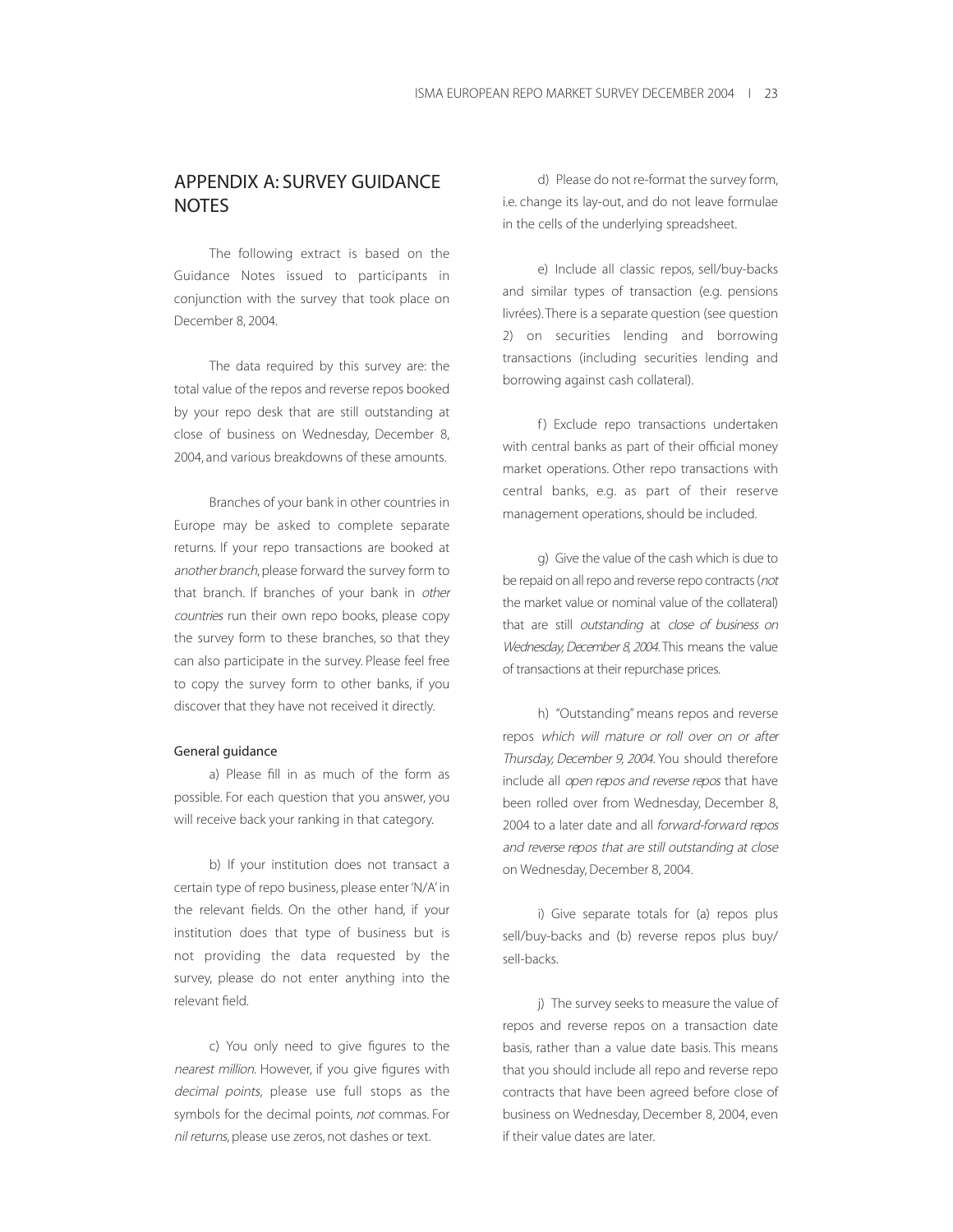k) Give gross figures, i.e. do not net opposite transactions with the same counterparty. If this is not possible, please indicate that your figures are net.

l) In the case of equity repo, for synthetic structures, please give the value of the cash payment.

### Guidance on specific questions in the survey form

Q1.1 Transactions (1.1.1) direct with counterparties or (1.1.2) through voicebrokers should exclude all repos transacted over an ATS (see below). These should be recorded under (1.1.3).

Q(1.1.2) Transactions through voicebrokers should be broken down in terms of the location of the counterparties, rather than the location of the voice-brokers.

Q(1.1.3) "ATSs" are automated trading systems (e.g. BrokerTec, Eurex Repo and MTS/EuroMTS, but not voice-assisted electronic systems such as e-speed, ICAP's ETC and GFInet). Transactions through these systems should be included in (1.1.2). Anonymous transactions through an ATS with a central counterparty (e.g. LIFFE-Clearnet systems and Eurex Clearing) should be recorded in (1.1.3.4).

Q1.4 "Classic repos" include transactions documented under the PSA/ISMA Global Master Repurchase Agreement (GMRA) 1995 and TBMA/ISMA Global Master Repurchase Agreement (GMRA) 2000 without reference to the Buy/Sell-Back Annexes, and transactions documented under other master agreements. "Sell/buy-backs" are therefore taken to include all transactions that are not documented. Classic repos include pensions livrées. Classic repos are characterised by the immediate payment by the

buyer to the seller of a manufactured or substitute payment upon receipt by the buyer of a coupon on the collateral held by the buyer. If a coupon is paid on collateral during the term of a sell/buy-back, the buyer does not make an immediate manufactured or substitute payment to the seller, but reinvests the coupon until the maturity of the sell/buy-back and deducts the manufactured or substitute payment (plus reinvestment income) from the repurchase proceeds due to be received from the seller. Sell/buy-backs may be quoted in terms of a forward price rather than a repo rate. Where sell/buy-backs are documented (e.g. under the Buy/Sell-Back Annexes to the PSA/ISMA GMRA 1995 and TBMA/ISMA GMRA 2000), periodic adjustments to the relative amounts of collateral or cash – which, for a classic repo, would be performed by margin maintenance transfers or payments – are likely to be made by early termination and re-pricing. All open repos are likely to be classic repos.

Q1.6 This section asks for the remaining term to maturity (not the original term to maturity) of the fixed-rate repos reported in (1.5.1) and the floating-rate repos reported in (1.5.2) to be broken down as follows:

#### $Q(1.6.1.1)$  1 day – this means:

all contracts transacted prior to Wednesday, December 8, 2004, that will mature on Thursday, December 9, 2004;

overnight, tom/next, spot/next and corporate/next contracts transacted on Wednesday, December 8, 2004.

#### $Q(1.6.1.2)$  2–7 days – this means:

all contracts transacted prior to Wednesday, December 8, 2004, that will mature on Friday, December 10, 2004, or any day thereafter up to and including Wednesday, December 15, 2004;

• contracts transacted on Wednesday, December 8, 2004, with an original term of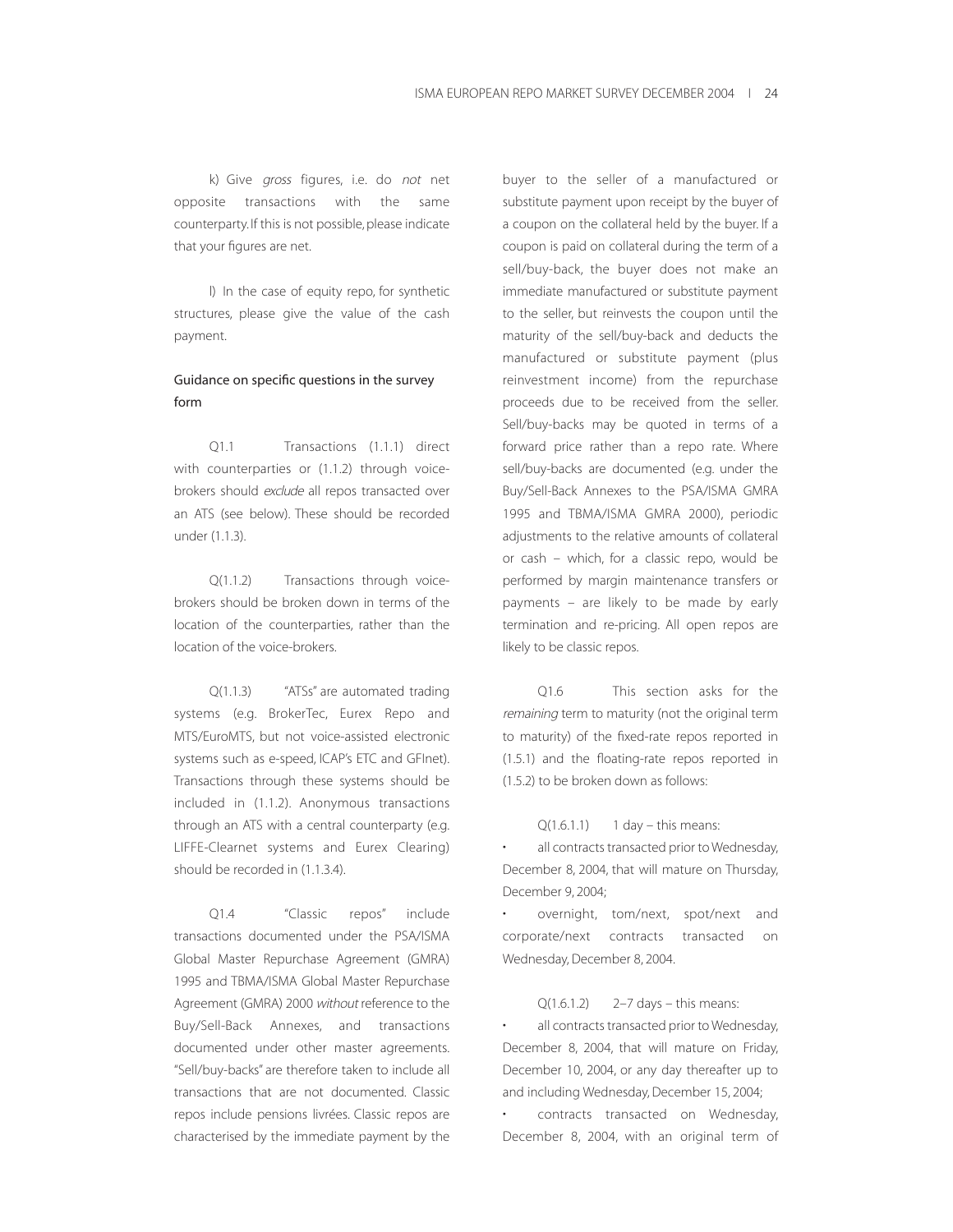between two days and one week inclusive (irrespective of the value date, which will vary).

Q(1.6.1.3) More than 7 days but no more than 1 month – this means:

• all contracts transacted prior to Wednesday, December 8, 2004, that will mature on Thursday, December 16, 2004, or any day thereafter up to and including Monday, January 10, 2005;

contracts transacted on Wednesday, December 8, 2004, with an original term of between eight days and one month inclusive (irrespective of the value date, which will vary).

Q(1.6.1.4) More than 1 month but no more than 3 months – this means:

all contracts transacted prior to Wednesday, December 8, 2004, that will mature on Tuesday, January 11, 2005, or any day thereafter up to and including Tuesday, March 8, 2005;

• contracts transacted on Wednesday, December 8, 2004, with an original term between one month and one day, and three months inclusive (irrespective of the value date, which will vary).

Q(1.6.1.5) More than 3 months but no more than 6 months – this means:

• all contracts transacted prior to Wednesday, December 8, 2004, that will mature on Wednesday, March 9, 2005, or any day thereafter up to and including Wednesday, June 8, 2005;

• contracts transacted on Wednesday, December 8, 2004, with an original term between three months and one day,and six months inclusive (irrespective of the value date, which will vary).

 $Q(1.6.1.6)$  More than 6 months – this means;

• all contracts transacted prior to Wednesday, December 8, 2004, that will mature on Thursday, June 9, 2005, or any day thereafter;

• contracts transacted on Wednesday, December 8, 2004, with an original term of six months and one day, or longer (irrespective of the value date, which will vary).

Q(1.6.2) Forward-forward repos are defined for the purposes of this survey as contracts with a value date of Monday, December 13, 2004, or later.There is therefore an overlap with corporate/next transactions. If the latter cannot be identified separately, it is accepted that they will be recorded as forward-forward repos.

Q1.7 Please confirm whether you have included your tri-party repo business in (1.6).

Q1.8 Eurobonds should be included as fixed income securities issued "by other issuers" in the countries in which the bonds are issued. This will typically be Luxembourg (1.8.10) and the UK (1.8.15). Equity collateral should be recorded in (1.8.31).

Q(1.8.26) "US in the form of fixed income securities but settled across Euroclear or Clearstream" means only domestic and Yankee bonds.This includes Reg.144a bonds, but excludes Eurodollar and US dollar global bonds, which should be treated as bonds issued "by other issuers" in the countries in which the bonds are issued. This will typically be Luxembourg (1.8.10) and the UK (1.8.15).

Q(1.8.27) "Other OECD countries" are Australia, Canada, Iceland, Japan, Korea, Mexico, New Zealand, Norway, Switzerland,Turkey and the US. In the case of collateral issued in the US, only collateral settled across the domestic US settlement system should be included in (1.8.27). US collateral settled across Euroclear and Clearstream Luxembourg should be recorded in (1.8.26).

(1.8.31) "Equity" includes ordinary shares, preference shares and equity-linked debt such as convertible bonds.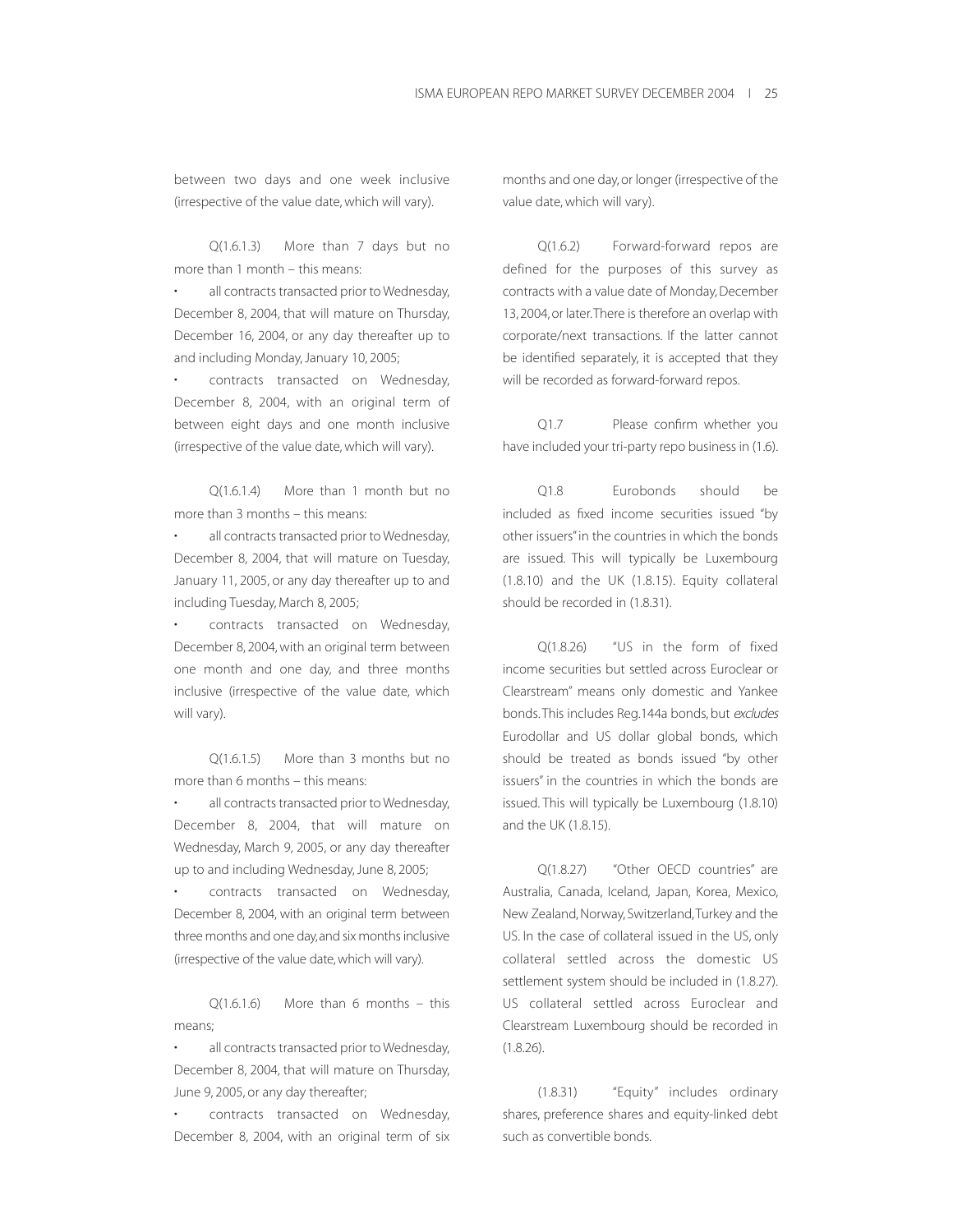Q2 "Total value of securities loaned and borrowed by your repo desk"includes the lending and borrowing of securities with either cash or securities collateral. Exclude any securities lending and borrowing done by desks other than your repo desk. If your repo desk does not do any securities lending and borrowing, this line will be a nil return.

Q3 "Active" means about once a week or more often.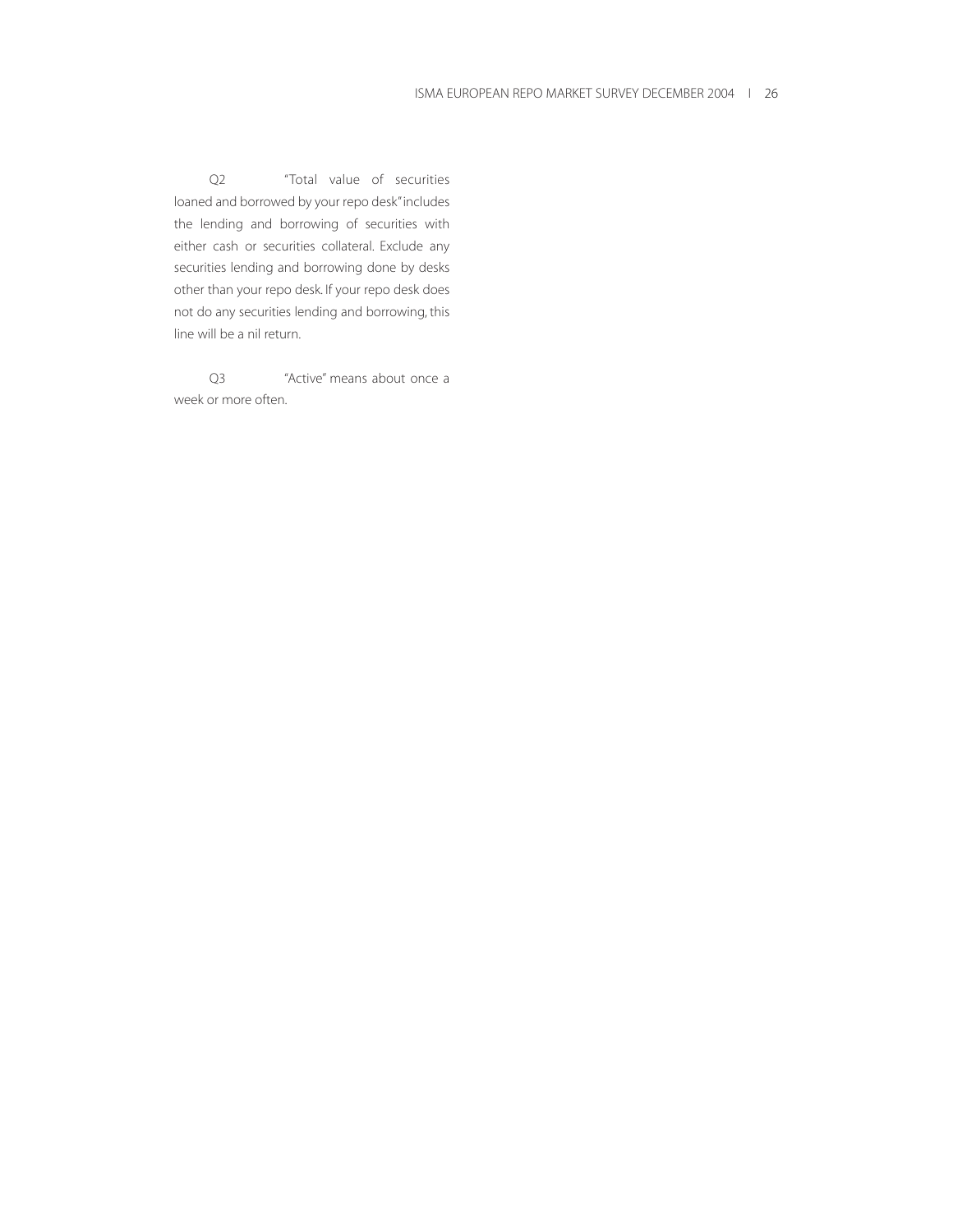| List of respondents                        | Jun-01 |   |   |   |   | Dec-01 Jun-02 Dec-02 Jun-03 Dec-03 Jun-04 Dec-04 |   |   |
|--------------------------------------------|--------|---|---|---|---|--------------------------------------------------|---|---|
| <b>ABN Amro Bank</b>                       | Χ      | Χ | X | Χ | X | X                                                | Χ | X |
| Algemeine Hypothekenbank Rheinboden        | X      |   | X |   |   |                                                  |   |   |
| Allied Irish Banks                         |        | X | X | Χ | X | Χ                                                | X | X |
| Alpha Bank                                 |        |   |   | X | X |                                                  |   |   |
| Arab Banking Corporation (Italy)           |        |   |   |   | X |                                                  |   |   |
| AXA Bank Belgium                           |        |   | X | X | X | X                                                | X | Χ |
| Banca Cassa di Risparmio di Asti           |        |   |   |   | X |                                                  |   |   |
| Banca d'Intermediazione Mobiliare (IMI)    |        | Χ | Χ | X | X | X                                                |   |   |
| Banca Monte dei Paschi di Siena            |        |   |   | X | X | Χ                                                | Χ | Χ |
| Banco Nazional del Lavoro                  |        | X |   | Χ | X | X                                                | Χ | Χ |
| <b>Banco Pastor</b>                        |        | X |   |   |   |                                                  |   |   |
| Banco Popular Espanol                      |        |   |   | X |   | X                                                | Χ |   |
| Banco Santander Central Hispano            |        |   | X | Χ | X | X                                                | Χ | Χ |
| Banco Urquijo                              |        | Χ |   |   |   | X                                                | X | X |
| Bank Austria                               |        |   | X | X | X | X                                                | X |   |
| Bank fuer Arbeit und Wirtschaft AG (BAWAG) |        |   | Χ |   |   | Χ                                                | Χ | Χ |
| Bank od Aland                              | X      |   |   |   |   |                                                  |   |   |
| "Bank of Cyprus, Greece"                   |        |   |   |   | X |                                                  |   |   |
| <b>Bank of Ireland</b>                     |        |   | Χ | X | X | X                                                | Χ | Χ |
| Bank Przemyslowo-Handlowy PBK              |        |   |   |   | X | X                                                | Χ | X |
| Bankgesellschaft Berlin                    | X      | X | X | X | Χ | X                                                | X | X |
| Banque de Luxembourg                       |        |   | X | Χ | Χ | X                                                | X | Χ |
| Banque et Caisse d'Epargne de l'Etat       |        |   | X | Χ | Χ | X                                                | X | Χ |
| <b>Barclays Capital</b>                    | Χ      | Χ | X | X | X | X                                                | Χ | Χ |
| Bayerische Landesbank                      | Χ      | Χ | X | Χ | Χ | X                                                | Χ | Χ |
| <b>BBVA</b>                                | X      | Χ | Χ | X | Χ | X                                                | Χ | Χ |
| <b>BNP Paribas</b>                         | Χ      | X | Χ | X | X | X                                                | Χ | X |
| Bundesrepublik Deutschland Finanzagentur   |        |   | Χ | Χ | X | X                                                | Χ |   |
| <b>BW-Bank</b>                             |        | X |   |   |   |                                                  |   |   |
| Caixa d'Estalvis de Catalunya              |        |   |   |   | Χ |                                                  |   |   |
| Caixa Geral de Depositos                   |        |   | X | X |   |                                                  |   |   |
| Caja de Ahorros y Monte de Piedad de       |        |   |   |   |   |                                                  |   |   |
| adrid (Caja Madrid)                        |        |   | Х | Х | Χ | Х                                                |   |   |
| Calyon                                     |        | Χ | Χ | Χ | Χ | X                                                | X | Χ |
| Capitalia                                  |        |   | X |   |   |                                                  | X | X |
| <b>CDC IXIS Capital Markets</b>            |        |   |   |   |   |                                                  |   |   |
| Zweigniederlassung Deutschland             |        |   | X | X | Χ | Χ                                                | Χ | Χ |
| Citigroup                                  | X      | X | X | Χ | X | X                                                | X | X |
| Commerzbank                                | X      |   | X | X | X | X                                                | X | X |
| Confederación Española de Cajas            |        |   |   |   |   |                                                  |   |   |
| de Ahorros (CECA)                          | X      |   | X | X | Χ | X                                                | Χ | Χ |
| Credito Valtellinese                       |        |   |   |   | X |                                                  |   |   |
| Croatian National Bank                     |        | X |   |   | X |                                                  |   |   |
| <b>CSFB</b>                                | X      | Χ | X | X | Χ | Χ                                                | Χ | Χ |
| Daiwa Securities SMBC Europe               | X      | X | X | Χ | X | Χ                                                | X | X |
| Delta Lloyd Securities                     |        |   |   |   | X |                                                  |   |   |

# APPENDIX B: SURVEY PARTICIPANTS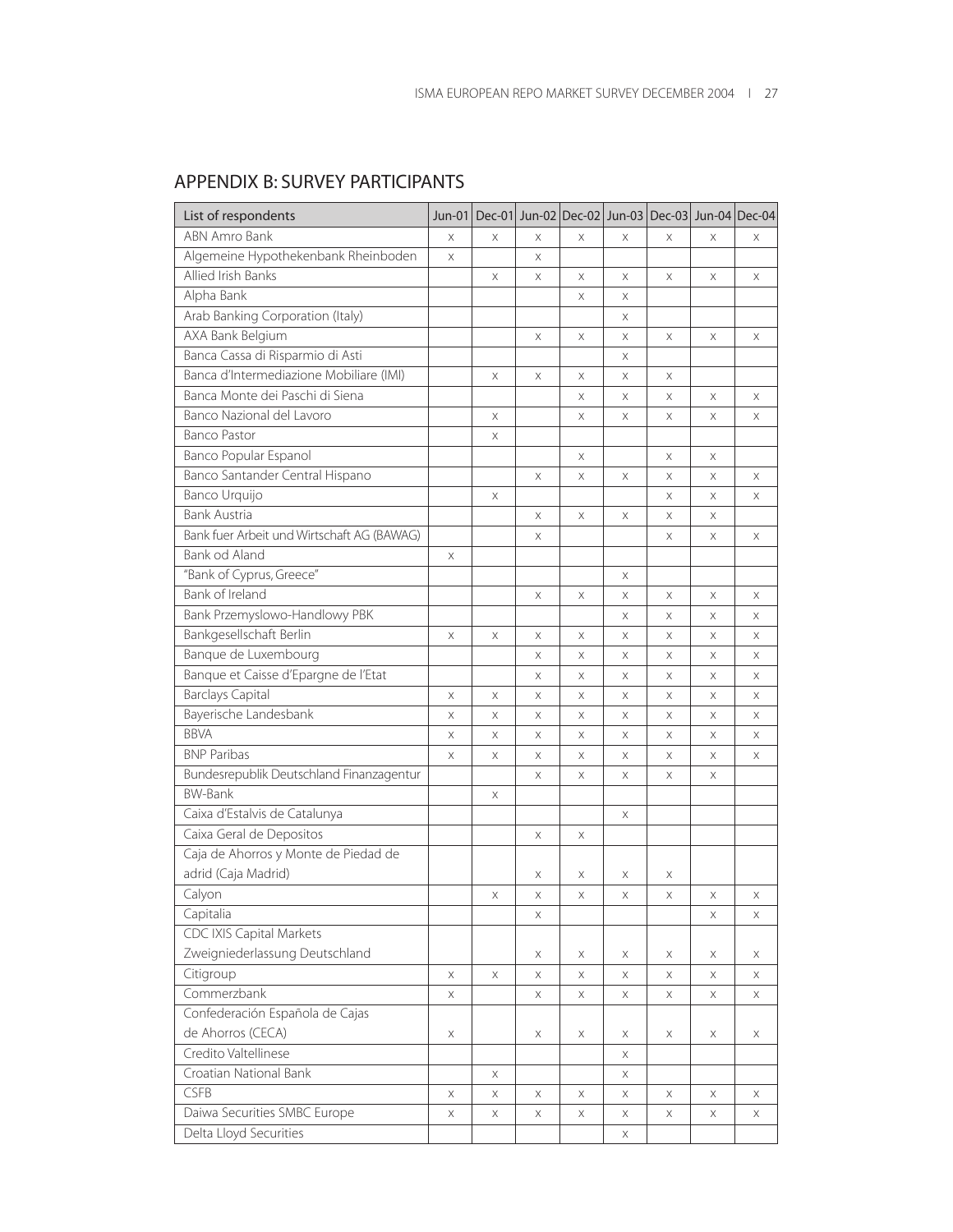| List of respondents                         | $Jun-01$ |          |   | Dec-01 Jun-02 Dec-02 Jun-03 Dec-03 Jun-04 Dec-04 |    |   |   |   |
|---------------------------------------------|----------|----------|---|--------------------------------------------------|----|---|---|---|
| DePfa ACS                                   |          |          |   | X                                                | X  | X | X | Χ |
| DePfa Bank                                  |          |          |   | X                                                | Χ  | X | X | Χ |
| Deutsche Bank                               |          |          | X | Χ                                                | X  | X | X | Χ |
| Deutsche Postbank                           |          |          | X | X                                                | Χ  | X | X | X |
| Dexia                                       | X        | X        | X | X                                                | X  | X | X | X |
| Dexia BIL                                   |          |          |   |                                                  |    | X |   |   |
| Dexia Hypo                                  | X        | X        |   |                                                  |    |   |   |   |
| Dresdner Bank                               | X        | Χ        | X | Χ                                                | Χ  | Χ | Χ | X |
| DZ Bank                                     | X        | X        | X | Χ                                                | X  | X | X | X |
| EFG Eurobank Ergasias                       |          |          | X | Χ                                                |    |   | Χ |   |
| Egnatia Bank                                |          |          |   |                                                  | X  |   | X |   |
| Erste Bank der Oesterreichischen Sparkassen | X        | Χ        | Χ | X                                                | X  | X | X | X |
| Euroclear Bank                              |          |          |   | X                                                | X  |   | X | Χ |
| Eurohypo                                    |          |          |   |                                                  |    | X |   | Χ |
| European Investment Bank                    |          |          | X |                                                  |    |   | X | Χ |
| Fortis Bank                                 | X        | X        | X | X                                                | X  | X | X | X |
| General Bank of Greece                      |          |          | X | X                                                |    |   |   |   |
| Goldman Sachs                               | X        | X        | X | X                                                | X  | X | X | X |
| Halifax Bank of Scotland                    | X        | X        | X | X                                                | X  | X | X | Χ |
| <b>HSBC Athens</b>                          |          |          | X |                                                  |    |   |   |   |
| <b>HSBC CCF</b>                             |          |          | X | X                                                | X  | X | X | X |
| <b>HSH Nordbank</b>                         | X        | X        | X | Χ                                                | X  | X | X | X |
| HypoVereinsbank                             | X        | X        | X | X                                                | X  | X | X | X |
| <b>IIB Bank</b>                             |          |          |   |                                                  | X  |   |   |   |
| <b>ING Bank</b>                             |          |          |   |                                                  | X  | X |   | Χ |
| ING Belgium                                 | X        |          | Χ | X                                                | Χ  | X |   |   |
| ING BHF-Bank                                |          |          | Χ | Χ                                                | X  | Χ | X | X |
| ING BHF-Bank Luxembourg                     |          |          |   |                                                  |    |   | X |   |
| IntesaBCI                                   | X        | X        | X | X                                                | X  | X | X | X |
| JP Morgan                                   | X        | X        | X | X                                                | X  | X | X | X |
| KBC                                         | X        | X        | Χ | Χ                                                | Χ  | Χ | Χ | Χ |
| KfW                                         |          |          |   |                                                  |    |   | Χ | Χ |
| Kingdom of Belgium Federal Public Service   |          |          |   |                                                  |    |   |   |   |
| Debt Agency                                 |          |          |   |                                                  | X  |   | X |   |
| Landesbank Baden-Württemberg, Stuttgart     | $\times$ | X        | X | X                                                | X  | X | X | X |
| Landesbank Hessen-Thüringen                 |          |          |   |                                                  |    |   |   |   |
| -Girozentrale (Helaba)                      |          |          |   |                                                  | Χ  | X | Χ | X |
| Landesbank Rheinland Pfalz                  | Χ        | X        | X | X                                                | Χ  | X | X | Χ |
| Landesbank Sachsen Girozentrale             | Χ        | X        | Χ | Χ                                                | X  | Χ | X | Χ |
| Lehman Brothers                             |          | $\times$ | X | X                                                | X. |   | X | X |
| Maple Bank                                  | X        | X        | X |                                                  |    |   |   |   |
| Merrill Lynch                               | X        | X        | Χ | Χ                                                | Χ  | Χ | Χ | Χ |
| Mitsubishi Securities International         |          | X        | X | X                                                | X  | X | X | Χ |
| Mizuho International                        | Χ        | X        | X | Χ                                                | X  | Χ | Χ | Χ |
| Morgan Stanley                              | X        |          | X | X                                                | X  | Χ | X | Χ |
| Natexis Banques Populaires                  |          | X        | X | X                                                |    | X |   |   |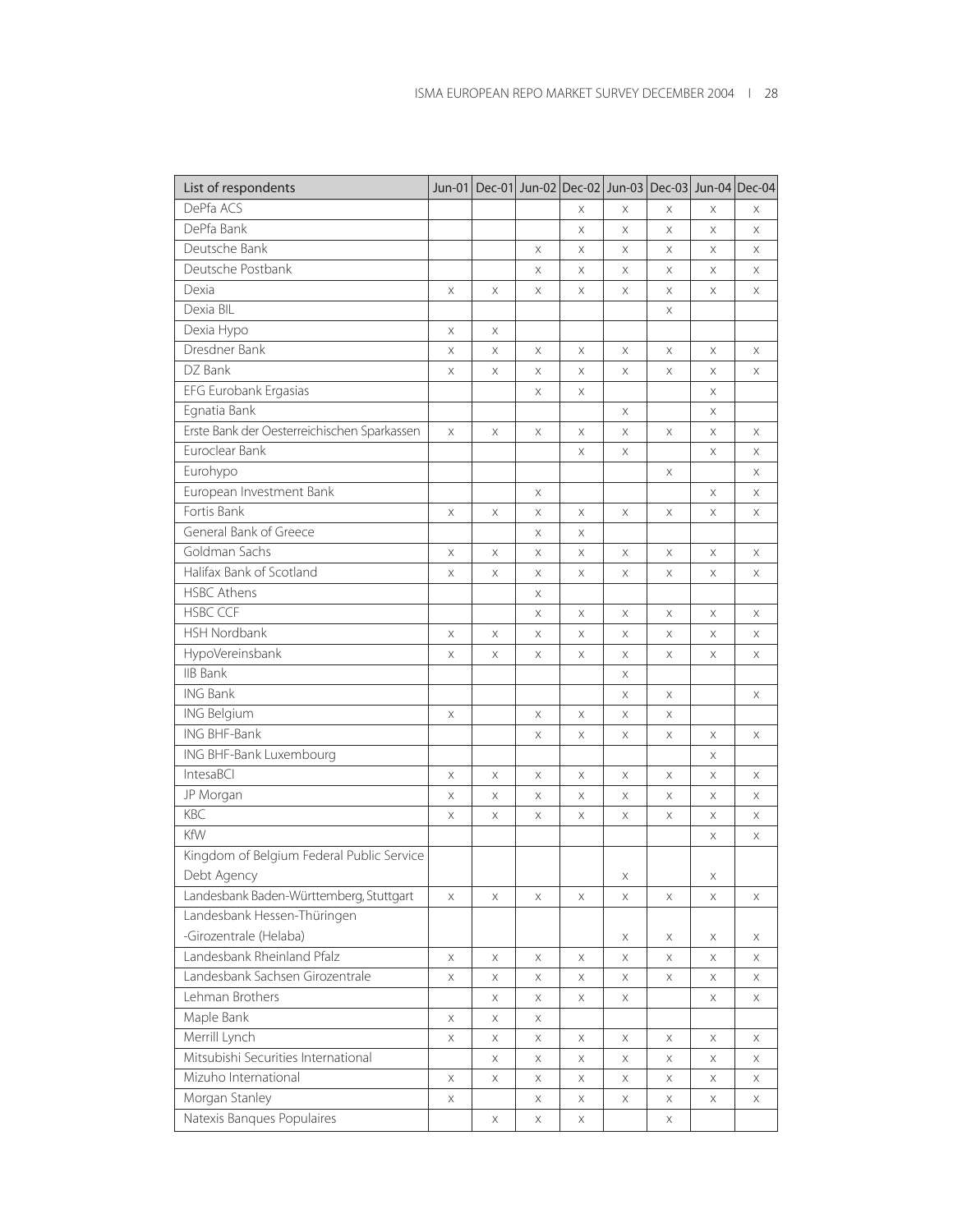| List of respondents                  | $Jun-01$ |          |          | Dec-01 Jun-02 Dec-02 Jun-03 Dec-03 Jun-04 Dec-04 |          |          |          |          |
|--------------------------------------|----------|----------|----------|--------------------------------------------------|----------|----------|----------|----------|
| National Bank of Greece              | $\times$ | $\times$ | $\times$ | $\times$                                         | $\times$ | $\times$ | X        | $\times$ |
| Nomura International                 | X        | $\times$ | X        | X                                                | $\times$ |          | X        | X        |
| Norddeutsche Landesbank Girozentrale | $\times$ | $\times$ | X        | X                                                | $\times$ | $\times$ | X        | X        |
| Nordea Markets                       |          |          | X        | X                                                | $\times$ | $\times$ | X        | X        |
| Norinchukin Bank                     |          |          |          |                                                  |          | $\times$ | X        | $\times$ |
| Nova Ljubljanska Banka d.d.          |          |          |          |                                                  |          |          | $\times$ |          |
| Omega Bank                           |          |          | $\times$ | $\times$                                         |          |          |          |          |
| Piraeus Bank                         |          |          | $\times$ |                                                  |          |          |          |          |
| Rabobank                             |          | $\times$ | X        | $\times$                                         | $\times$ | $\times$ | X        | X        |
| Royal Bank of Scotland               |          |          | $\times$ | X                                                | X        | X        | X        | $\times$ |
| R7B                                  | $\times$ | $\times$ | $\times$ |                                                  | $\times$ |          | X        | $\times$ |
| Sal. Oppenheim Jr.                   | $\times$ | $\times$ | $\times$ |                                                  |          | $\times$ | X        | $\times$ |
| Sampo Bank                           |          |          | $\times$ | $\times$                                         |          |          |          |          |
| <b>SEB</b>                           |          | $\times$ |          | $\times$                                         |          |          |          |          |
| Société Générale                     |          | $\times$ | $\times$ | X                                                | $\times$ | $\times$ | X        | $\times$ |
| <b>Toronto Dominion Bank</b>         |          |          |          |                                                  | $\times$ | $\times$ |          |          |
| <b>UBS</b>                           | $\times$ | $\times$ | $\times$ | X                                                | $\times$ | $\times$ | X        | X        |
| Ulster Bank                          |          |          | X        | X                                                |          |          | X        | X        |
| Unicredit Banca Mobiliare            |          |          | X        | X                                                | $\times$ | $\times$ | X        | X        |
| Unicredito Italiano Bank (Ireland)   |          |          |          |                                                  | $\times$ |          |          |          |
| Vereins und Westbank                 |          |          | $\times$ | X                                                | $\times$ | $\times$ | X        |          |
| Westdeutsche Immobilien Bank         |          | $\times$ | X        |                                                  |          |          |          |          |
| Westdeutsche Landesbank Girozentrale | $\times$ |          | X        |                                                  |          | $\times$ | X        |          |
| Zagrabacka Banka                     |          |          |          | $\times$                                         |          |          |          | $\times$ |